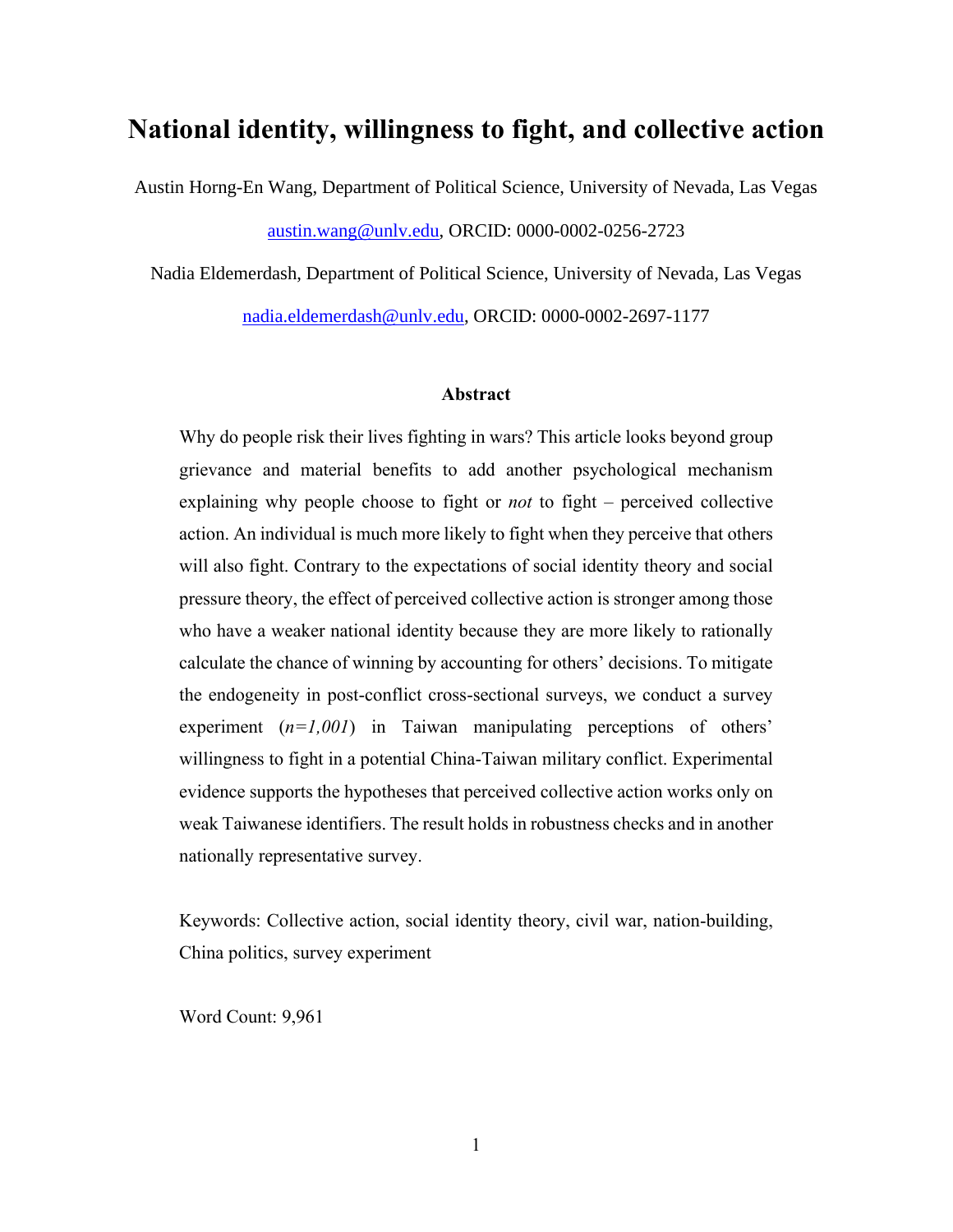## **Introduction**

Why are people willing to risk their lives fighting in a war? Understanding individual-level motivations to high-risk collective action, such as fighting for the weaker side in an asymmetric war, represents a significant strand in the literature on interstate and civil conflict. Following Collier & Hoeffler's (1998, 2004) well-known greed vs. grievance argument, much of this literature has focused on rebels' economic motivations and identity-based grievances in pursuing this seemingly irrational action (Collier, Hoeffler & Rohner, 2009). For example, Humphreys  $\&$ Weinstein (2008) point to individual poverty as a driver of war participation, while Kalyvas & Kocher (2011) show that participants benefit from the protection of the rebel group, which motivates their participation. Tezcür (2016) finds that Kurdish rebels in Turkey are motivated by a sense of 'collective identity threat' gained through political activism (248).

In this article, we look at a sociopsychological motivation that forms a key component of the concept of collective action: the relationship of the individual to the collective. Examining collective action at the individual level employs the assumption that individuals will behave in the same way whether they are alone or in a group. However, Olson's (1965) work challenges this assumption and demonstrates its fallibility. Instead, individuals examine the actions of the collective, for example protest, and rationally choose to free ride whenever they are not pivotal. That choice is derived from perceptions of others' actions. Similarly, social psychology research has found much evidence that people behave differently when they are with others (Zajonc, 1965), and political science research has shown that people in dictatorships falsify their preferences when they are not sure how many others agree with them (Kuran, 1987).

A stronger test of collective action must therefore operationalize the link between group and individual behavior by asking: When are the actions of others more influential for one's own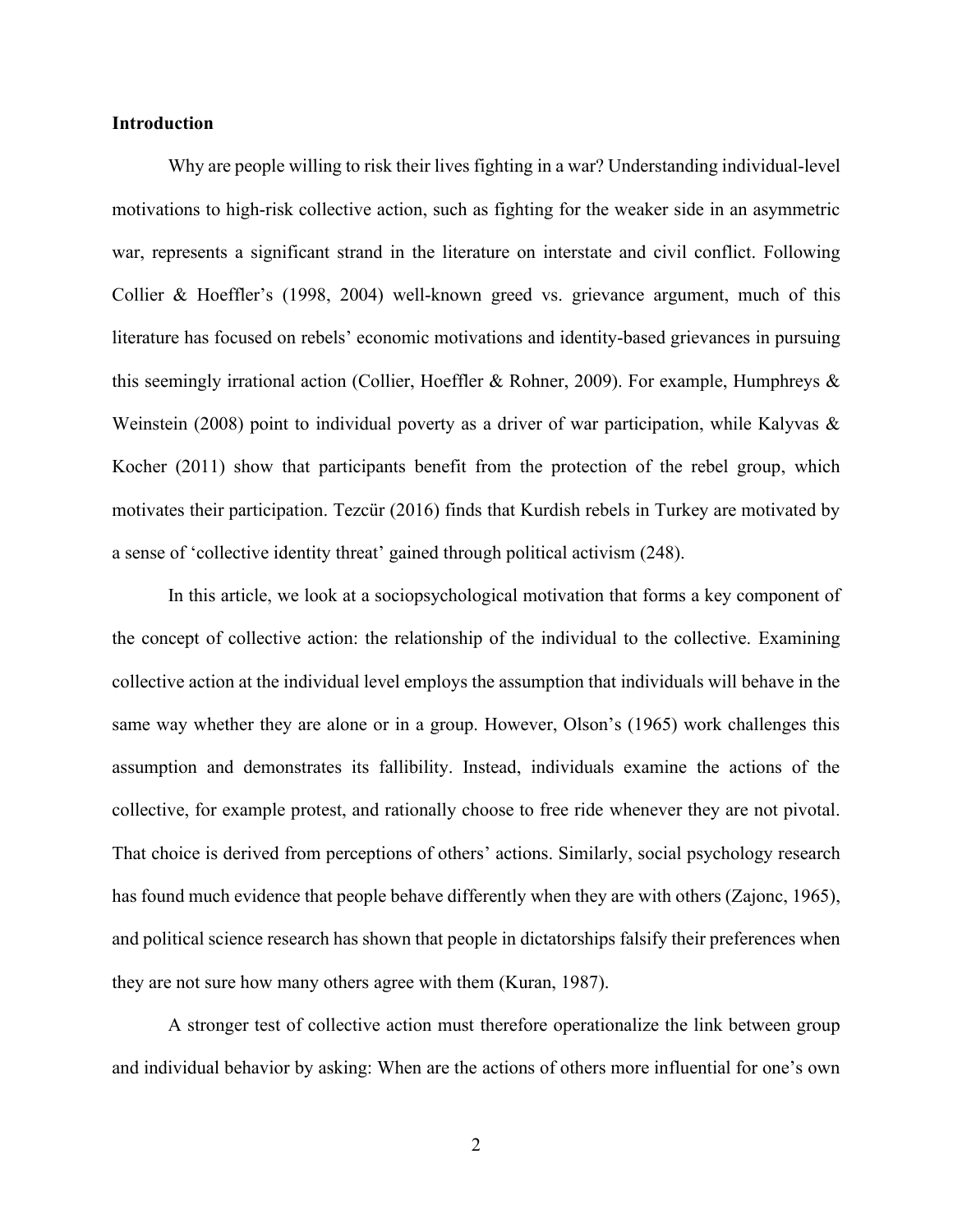decision when deciding to participate in collective action? Much of the literature that examines collective action and conflict focuses on the group-level perceived grievance or interests (Maher, 2010; Humphreys & Weinstein, 2008), or on individual perceptions but without establishing a causal mechanism between that and perceptions or actions of others in the group (Kalyvas & Kocher, 2011; Koehler, Ohl & Albrecht, 2016; Tezcür, 2016; Klandermans et al., 2002; Masters, 2004). Additionally, while some research acknowledges that individuals have different perceptions based on different group identifications (Kalyvas, 2006; Hornsey et al., 2006; McLauchlin, 2015), most does not.

We seek to address this gap in the literature by examining the role of collective action in war participation, focusing specifically on Olson's collective action problem by operationalizing perceptions of collective behavior. We present a methodological contribution to this literature by providing experimental evidence manipulating a sample of Taiwanese respondents' perceptions of others' behavior in the context of war. This allows us to examine the causal mechanism more directly because it reduces the potential effect of social projection, a psychological mechanism wherein one imagines that others are doing the same as oneself (Krueger, 2007). Our results show that perceptions of others' actions matter differently depending on the strength of a person's national identity. When people do not have a strong national identity, they will be more likely to rationally calculate the costs of participation, rather than be driven by automatically generated emotions regarding war participation (Kahneman, 2011). These people are more likely to look to others' behaviors before deciding on their own action. Thus, perceptions of collective action are more impactful to those with weak national identity compared to those with a strong identity. This finding has particular implications for studies of secessionist movements.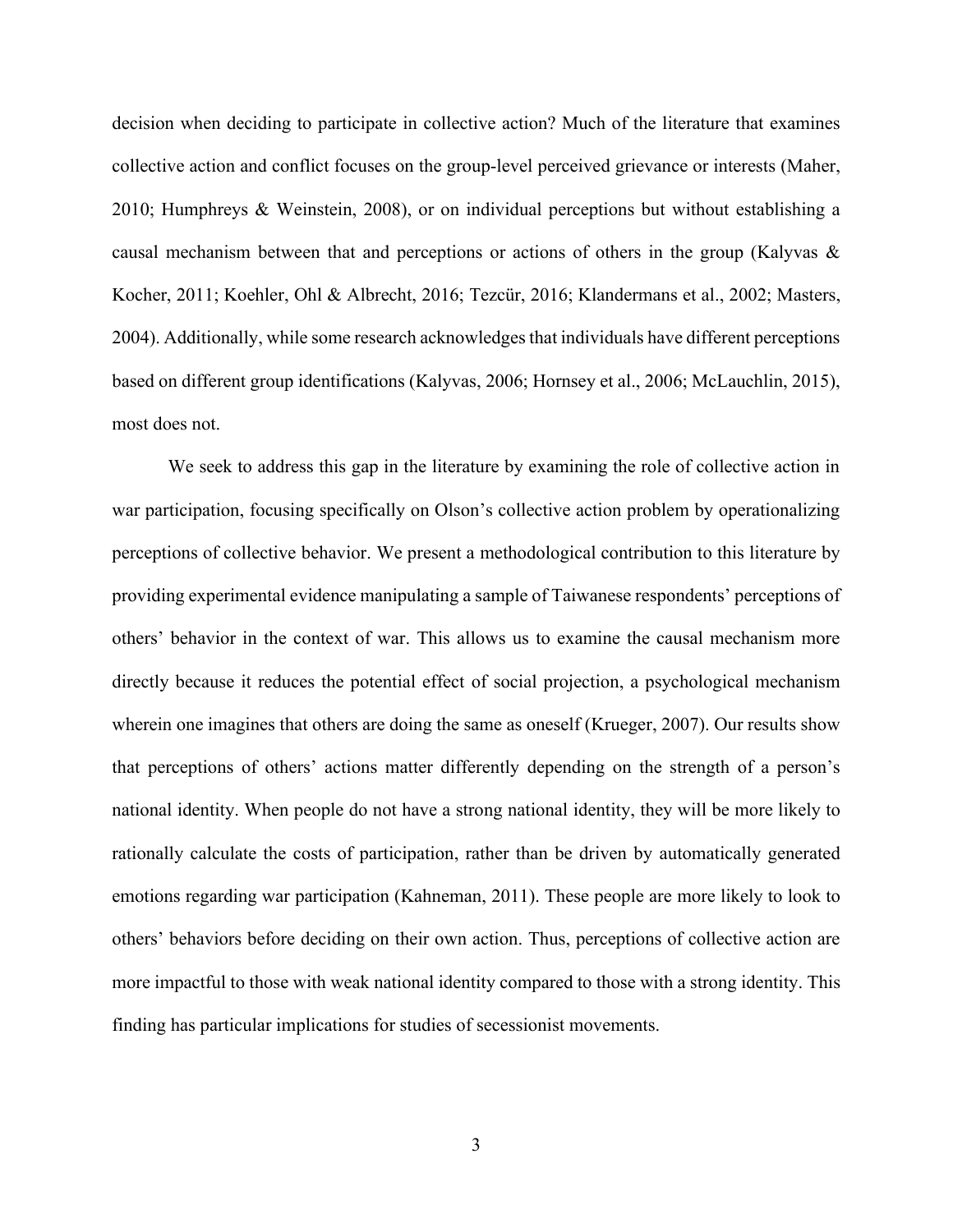In this article, we first review the literature on collective action and participation in conflict, as well as the role identity is theorized to play in such interactions. Second, we formalize the theory with a game-theoretical model. Third, we explain our methodological approach, and then we demonstrate and discuss our results. We then conduct robustness checks on our analysis and replicate our findings from the experiment with another nationally representative survey. We conclude with a discussion of how our findings fit within the prevailing literature.

#### **Literature review**

## **A. Fighting and collective action**

While some research on collective action cite moral preferences (Ginges & Atran, 2011) or perceived effectiveness of the action (Hornsey et al., 2006) as motivating factors, the most prevalent literature on war participation explains the rationale of fighters in two ways: group grievance and material benefits.<sup>1</sup> Fighters can be motivated by a sense of collective threat towards a group with which they identify, most commonly an ethnic identity which differentiates them from other groups (Maher, 2010). In this context, fighters may perceive that their ethnic group is being exploited or oppressed by other groups, making identity salient in motivating political action,<sup>2</sup> including violence (Koehler, Ohl & Albrecht, 2016). Alternatively, fighters may be motivated by the material benefits made available to them through their participation in rebel

<sup>&</sup>lt;sup>1</sup> Another group of literature focuses on public opinion toward the use of force. People's perception of the morality, benefits, and casualites of a war, as well as issues of international law, may influence their level of support (Dill & Schubiger, 2020). Here, we focus primarily on the weak side in a civil or interstate war, wherein the conflict takes place within the territory, every citizen may (be forced to) engage in the conflict, and the chance of winning is related to the level of participation.

<sup>2</sup> Group identity may also make individuals *less* likely to participate in contexts where fighters perceive prewar discrimination in their own society (Lyall, 2020).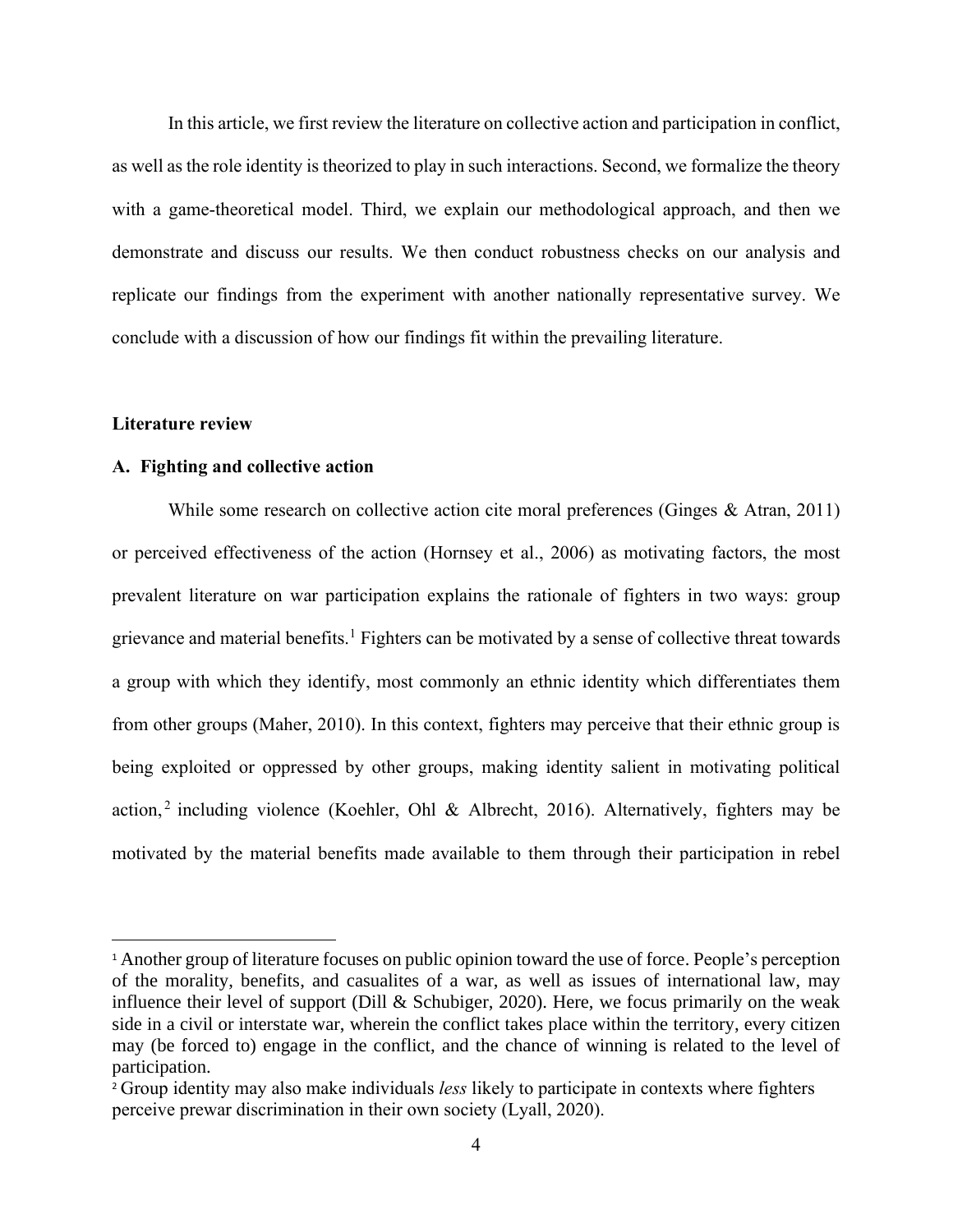groups or militias. These groups may be able to provide resources, including protection and pay, that participants would otherwise be unable to access (Parkinson, 2013; Kalyvas & Kocher, 2011).

If these two reasons are the most relevant motivations for participation, then all members of the group have a rational reason to join the fight. If an ethnic group is under threat, then everyone from that group is also threatened and would benefit by uniting in the face of their adversary. If militias are better positioned to provide safety and security, everyone should seek them out. Thus, even though the risk to an individual in taking up arms is high, it is mitigated by other critical factors. However, we never observe mass participation in any civil war, even ethnic rebellions.

One explanation of nonparticipation lies in the nature of war as a form of collective action. Success in war is often contingent, or perceived to be contingent, on the number of the people on either side and their willpower. Even in an asymmetric war where the chance of winning is low, the will of the people is crucial for a weak state to defend itself (Arreguín-Toft, 2001). Because of this, a potential participant would not only consider group grievances and material benefits, but also account for whether other people will fight. Indeed, some studies suggest that an individual whose friends or relatives choose to fight is also much more likely to fight (Atran, Hammad  $\&$ Gomez, 2014; Parkinson 2013), and they are also less likely to desert their unit (McLauchlin, 2015). Additionally, social structures, including kinship networks, can frame the concept of collective threat and influence the choice of individuals to fight or flee (Shesterinina, 2016; Güneş, 2016).

Aside from interpersonal networks (Siegel, 2009), individuals can also observe the actions of others outside their direct circle. Examining participation in the Arab Spring protests, Steinert-Threlkeld (2017) writes that many individuals were encouraged to participate by the sight of other protesters in the streets. Individuals may also be inspired by the conviction of 'devoted actors' when they would otherwise approach the choice to join a fight more rationally (Atran 2016; Atran,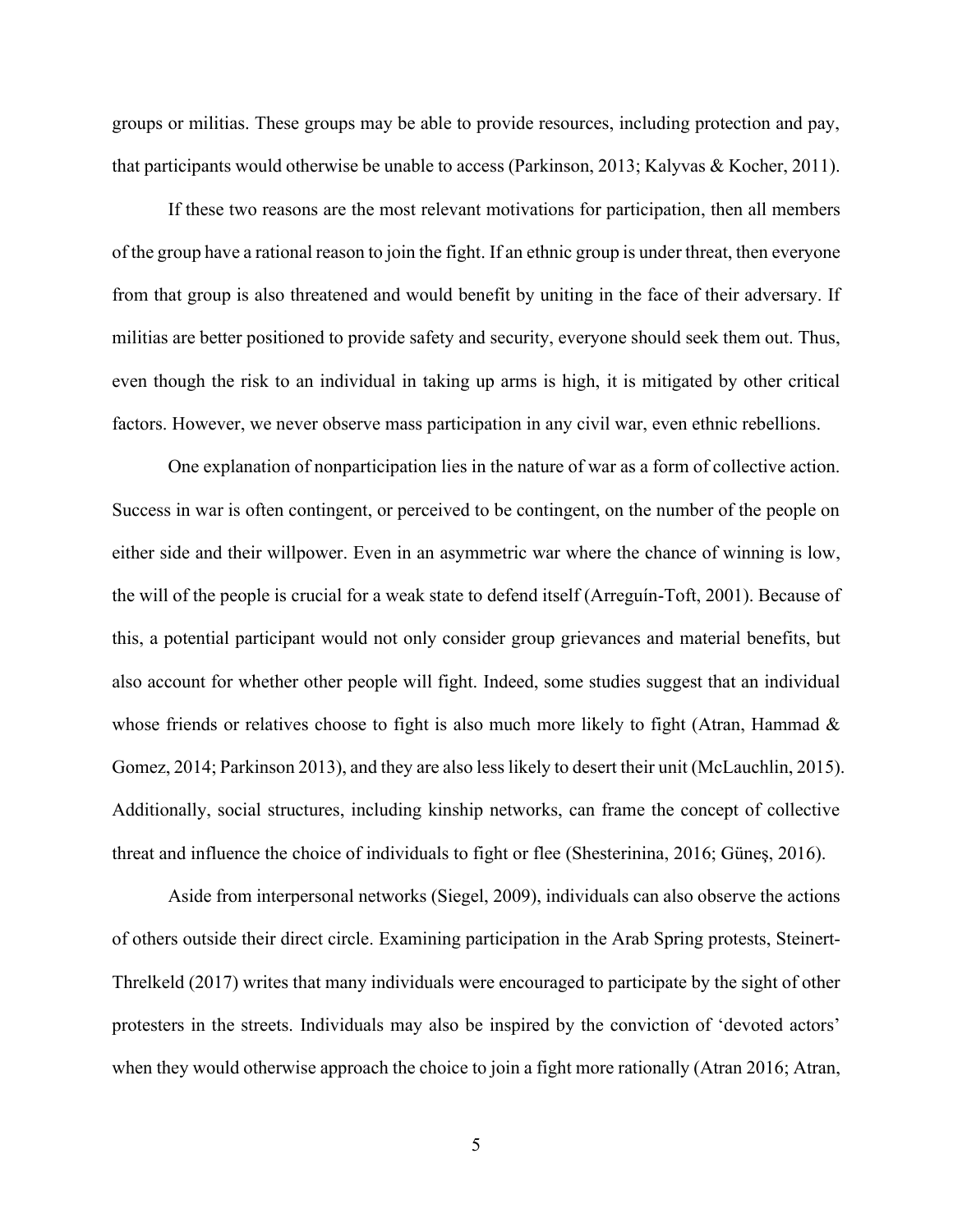Hammad & Gomez, 2014). In sum, individuals who might otherwise not take violent action can be motivated to do so at the behest of others, and they may look to the actions of others before deciding to participate in collective action.

#### **B. Fighting, identity, and collective action: A theoretical model**

Conventional wisdom holds that shared identity removes collective action problems in several ways. First, groups are often better positioned to observe and sanction noncontributors (Blattman & Miguel, 2010). Second, social projection is strongest for people with a strong group identity (Krueger, 2007). When people have a group identity, that group has a positive connection to their self-image, which in turn serves as a cognitive heuristic when they want to make inferences as to others' behavior. For example, U.S. voters with stronger partisan identifications are more likely to exaggerate the level of political polarization because they assume that others share similar attitudes (Van Boven, Judd & Sherman, 2012; Westfall et al. 2015). Additionally, when a person joins an action, they are much more likely to observe that others also participate, whereas if one simply stays home, they are less likely to observe participation. Indeed, many studies equate collective action with a group or ethnic identity, assuming that those with a stronger identity will be more influenced by the mechanisms of collective action that rely on perceptions of others' behavior, since they will be more likely to observe it. However, we argue that the effect of these perceptions should be strongest among those who do *not* have a strong group, national, or ethnic identity. When a person is mobilized by a group identity, their calculation of their own utility is biased by the potential gain of the whole group after the conflict, and the reality of others' behavior becomes less important to them. By contrast, individuals who are not mobilized by identity or nationalism are more likely to pay greater attention to the expected costs and benefits of participation to themselves, while paying less attention to the outcome for the whole group.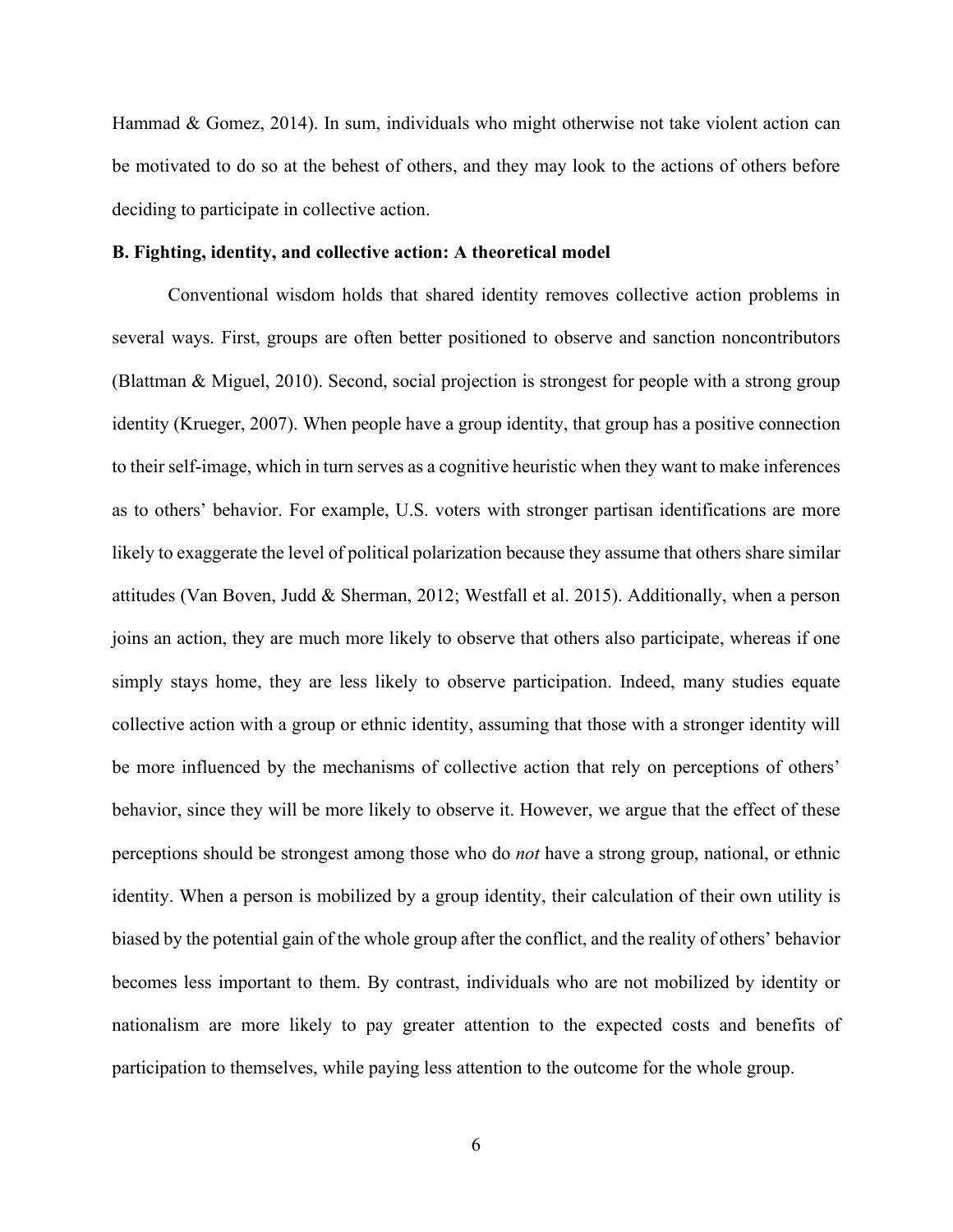# **Hypotheses**

We formalize this argument into a simple formal model.<sup>3</sup> Assume that the perceived likelihood of a weak state or a rebel group winning in an asymmetric conflict is *q*, which is a monotonically increasing function of the level of collective action by its people.<sup>4</sup> In this conflict, if the collective action succeeds, everyone in the weak state will receive a benefit  $B > 0$ , while the participants in the successful action will receive an additional selective benefit  $S > 0$  (e.g. money, loot, land, or political power. See Lichbach, 1998). Similarly, participants in an unsuccessful collective action would receive a punishment  $-P < 0$ . People with a strong group identity receive an additional expressive benefit  $E > 0$  if they participate in the collective action, no matter its chance of winning. The utility of participation and non-participation for people with different identities is shown in Table I.

# Table I here

For people with a strong identity, they will participate in the war if  $q(E+B+S)+(1-q)$  (*E*-*P*) > *qB*. Hence, the threshold of the perceived chance of winning is  $q^* \ge (P-E)/(S+P)$ . In other words, a large self-expressive value (*E)* or a large selective benefit (*S)* will motivate people with strong identity to participate in a war with a low chance of winning. If *E>P*, such as for the 'devoted actors' mentioned above, they will always participate. Meanwhile, a higher punishment for losing will increase the threshold of participation.

<sup>&</sup>lt;sup>3</sup> We thank Reviewer 2 for this helpful suggestion.

<sup>&</sup>lt;sup>4</sup> It is possible that people with different identities may have different degrees of willingness to fight in the first place (Lyall, 2020). Since relative military strength is relatively objective, we assume that people share a similar *q*, which is a function to transfer the level of participation into the chance of winning.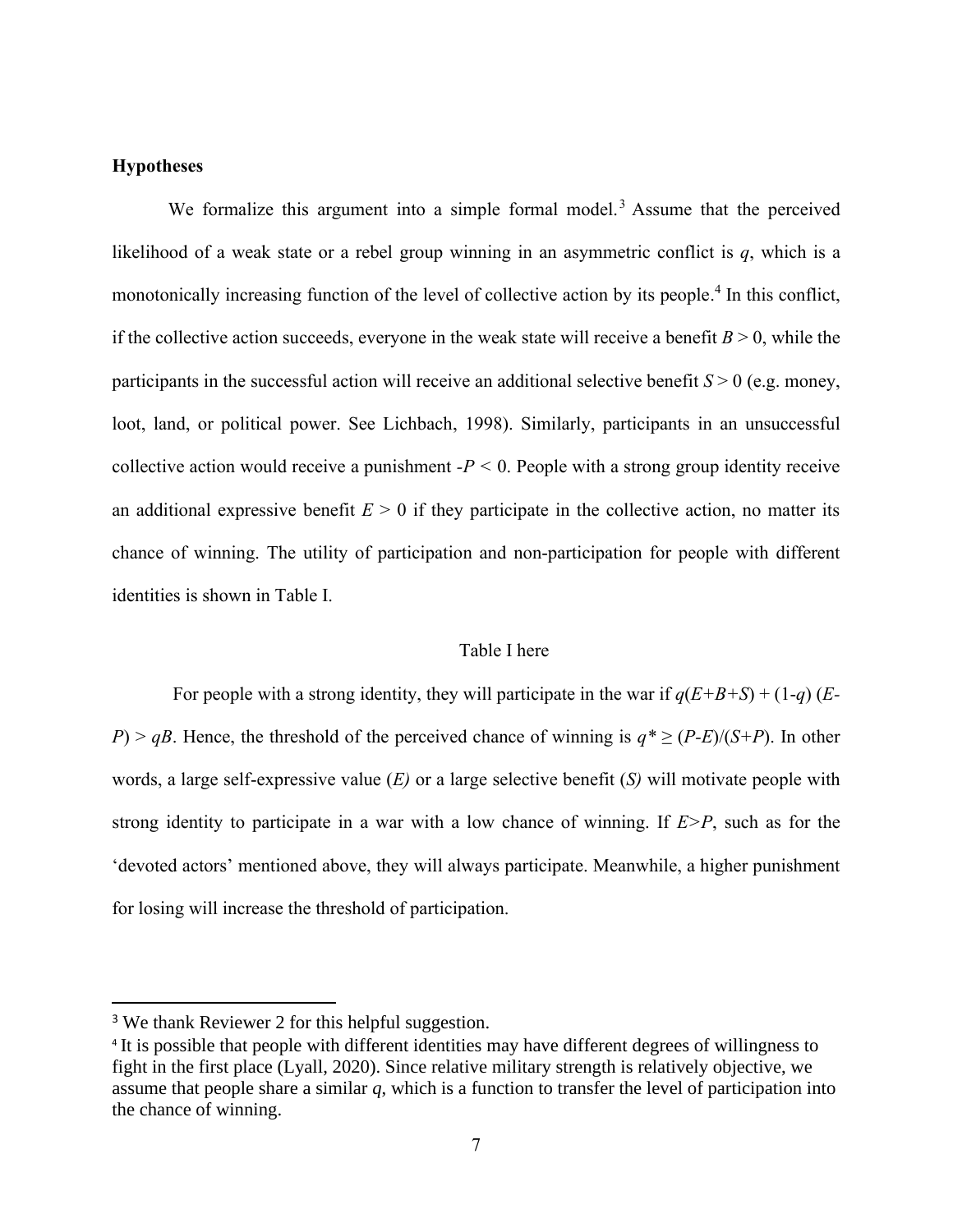For people without a strong identity, however, they will participate in the war if  $q(B+S)$  + (1-*q*) (*-P*) > *qB*. Hence, the threshold of the perceived chance of winning is  $q^{**} \ge P/(S+P)$ . Given  $E > 0$ ,  $q^{**} > q^*$ , people without a strong identity tend to have a higher threshold (i.e. perceived chance of winning) for participation. Therefore, when people's perceived level of collection action *q* is manipulated, people without a strong identity will be much more susceptible to that change of perception.

Following Table I, the relationships between identity, collective action, and the willingness to fight can be summarized in the following two hypotheses:

*H1: People who perceive that others will fight are more likely to fight.*

*H2: The effect of the perception of others' willingness to fight is greater among people with weaker national identity compared to people with strong national identity.*

It is worth noting that the collective action mechanism we raise here is different from social pressure theory on turnout rate (Gerber, Green & Larimer, 2008; Bond et al., 2012) in several respects. Social pressure theory assumes that turnout is the social norm, so that people are afraid that their absence will be noticed by their neighbors. In this scenario, however, they are not achieving something together with their neighbors, and the election outcome is not decided by the number of participants; instead, the outcome is decided by the vote share of candidates. Moreover, the experiment designed by Gerber, Green & Larimer (2008) did not provide subjects with information as to whether their neighbor will vote, but merely warned them that their voting record would be publicized to others. The neighbors here serve as judges, not comrades, and do not face the same costs as the participant, whereas in wartime, everyone faces a considerable cost. Therefore, social pressure theory relies heavily on the moral value of voting in one's mind. If the impact of collective action is driven by social pressure theory, then we should observe that people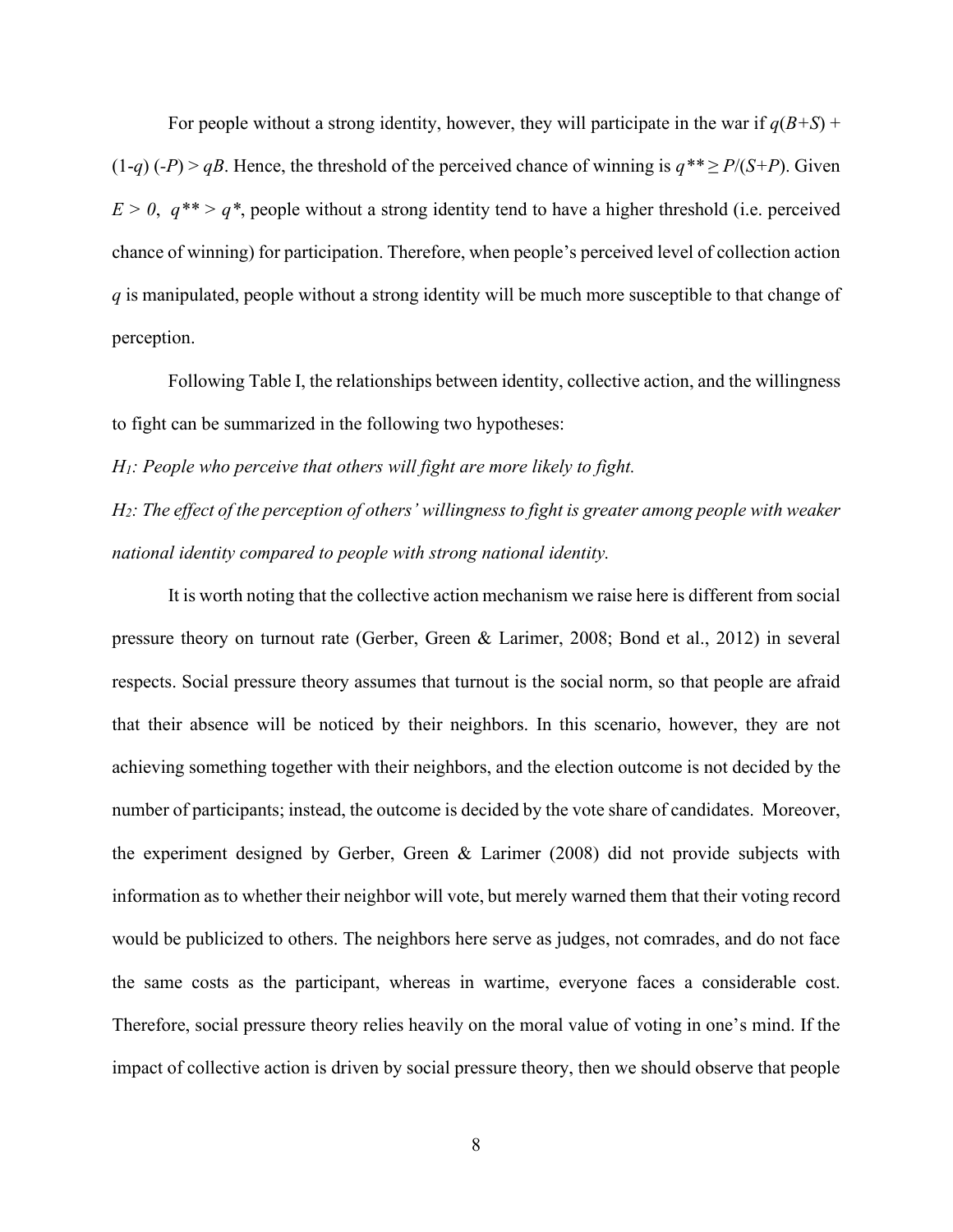with a stronger group identity are more influenced by the information of collective action because the judgment of their group will have greater salience to them.

# **Data and methods A. Context**

Many studies on identity and war participation rely on cross-sectional surveys and data collected post-conflict (e.g. Humphreys & Weinstein, 2008; Tezcür, 2016). Psychologically and methodologically, post-conflict surveys make it hard to distinguish the effect of group identity and collective action from self-projection, as discussed above. Therefore, to test our hypotheses while avoiding these methodological issues, we conducted a national survey experiment in Taiwan to investigate whether Taiwanese people would be willing to fight against Chinese forces in the event of an invasion.

After the Chinese Civil War, the nationalist Kuomintang government retreated to Taiwan in 1949, and China's Communist government (PRC) has considered Taiwan a breakaway province since then. Even though the last direct military conflict between China and Taiwan was in 1958, the PRC continues to consider re-unifying Taiwan by force and has used various intimidation tactics against it, including conducting missile tests in the Taiwan Straits and sending fighter jets, bomber flights, and warships around the island (for a review, see Wang, 2017; Wu et al., 2020). Notably, these actions often occur when support for Taiwanese independence gains political traction. For example, after the first pro-independence Taiwanese president, Chen Shui-bian, was reelected in 2004, the PRC established the Anti-Secession Law indicating reunification by military attack ('Text of China's Anti-Secession Law 2005').

There are four advantages to using Taiwan as a generalizable case to test the relationships between nation-building, willingness to fight, and collective action. First, the military threat from the PRC is real, and previous survey studies show that fear of military invasion is the main reason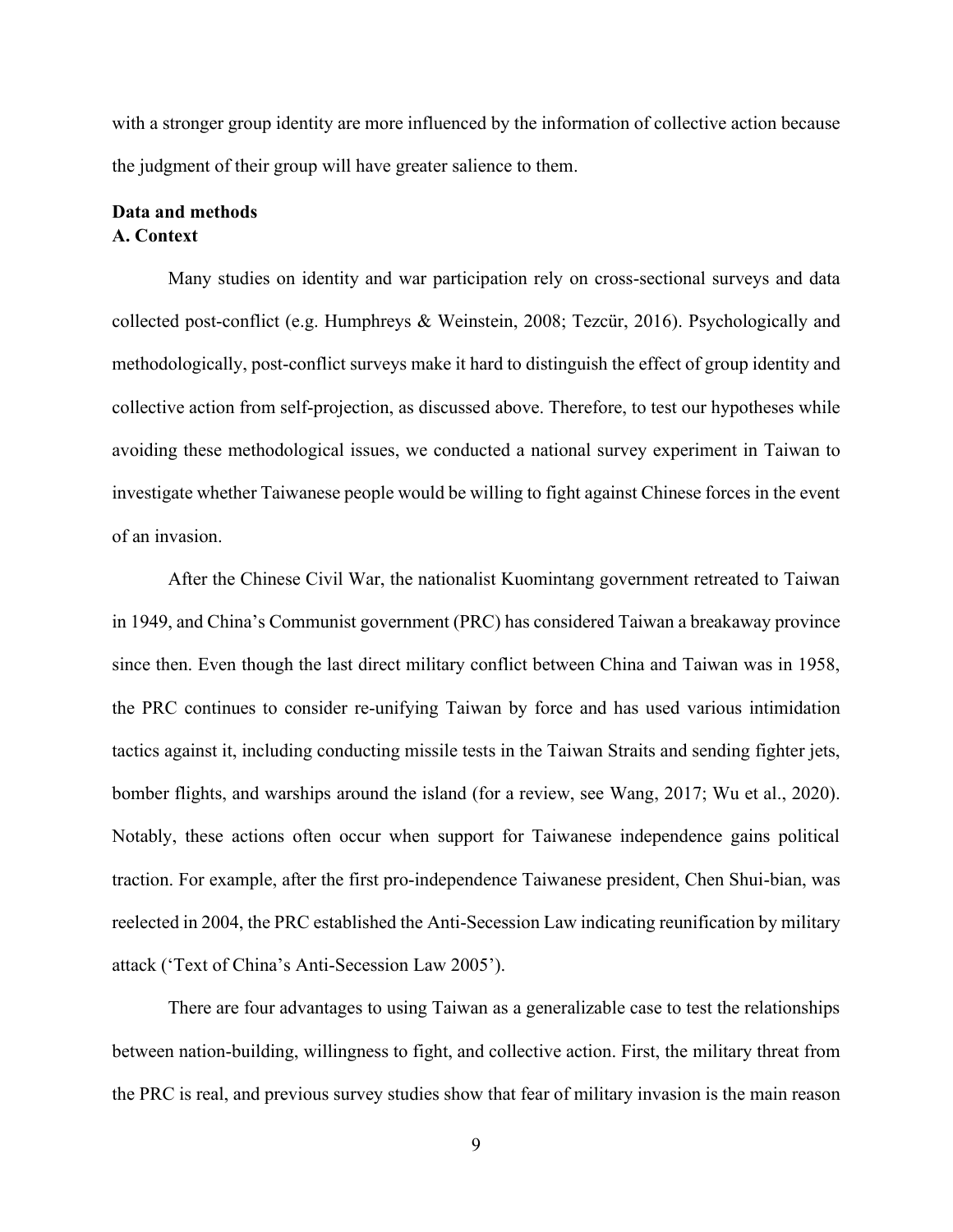why the majority of Taiwanese people do not support independence; without the threat of war, the level of support increases from 40% to 80% (Wang et al., 2015). The magnitude of this effect on public opinion shows that war is still salient to Taiwanese people when they are making political decisions.

Second, Taiwan is a fully-fledged democracy and enjoys a high degree of freedom of speech and academic freedom. Academic institutions have conducted surveys regarding Taiwanese people's willingness to fight against China since 2002 (e.g. Taiwan National Security Surveys (TNSS)), so Taiwanese people are familiar with such items in surveys. Hence, when they are answering questions about their willingness to fight, they are more likely to answer them honestly without fearing punishment by Taiwanese authorities.

Third, all male Taiwanese citizens must serve in the military from four months to two years. Defending against a Chinese invasion has been the main scenario of military training since 1949. Military training and its spillover effects increase the likelihood that Taiwanese people's response to the willingness to fight questions is rooted in a realistic conception of what such a fight might entail. A recent study shows that Taiwanese people who perceive military training as useful are more likely to say that they would defend against an invasion by China (Yeh et al., 2019). The compulsory military training in Taiwan also allows us to use a sample of ordinary and representative citizens to explore the psychological mechanism linking collective action and willingness to fight, rather than being restricted to sampling former militants as in previous studies.

Fourth, the diverse national identity of Taiwanese people offers an opportunity to examine how national identity moderates the effect of perceived collective action on willingness to fight. Nation-building is the 'process through which governing elites make the boundaries of the state and the nation coincide' (Gellner, 1983: 4). After Taiwan began to democratize in 1987, an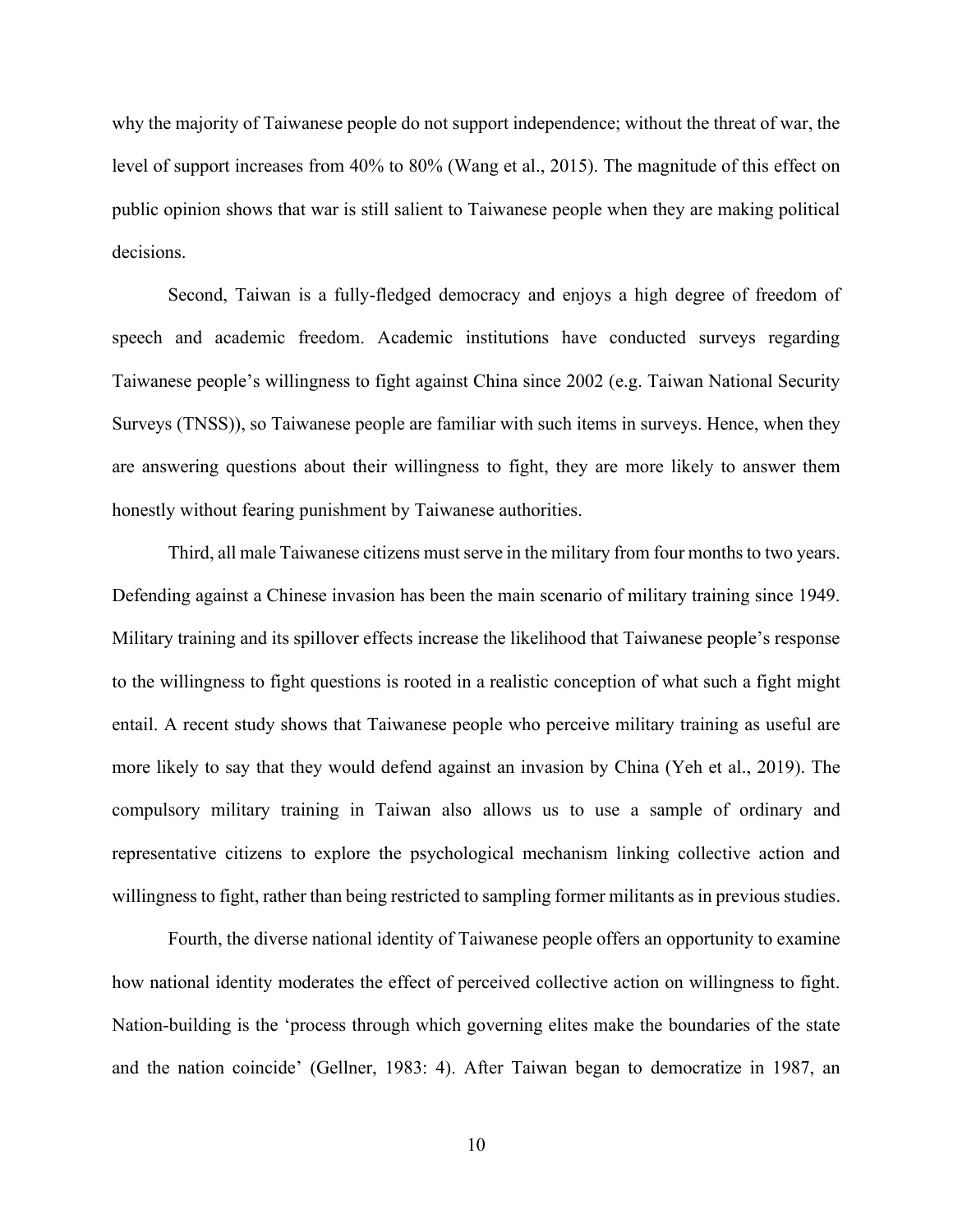exclusive Taiwanese identity emerged rapidly, with many Taiwanese citizens changing their identity from an exclusive Chinese identity or 'both Taiwanese and Chinese' dual identity to an exclusive Taiwanese identity. According to a telephone survey conducted by National Chengchi University (NCCU) in December 2018, about 55% of Taiwanese people describe themselves as Taiwanese exclusively, while about 38% ascribe to a 'both Taiwanese and Chinese' dual identity, and only 3% identify as exclusively Chinese. 5

One methodological challenge of studying the willingness to fight is the validity of respondents' answers. People may behave differently from their responses in surveys, and they may also change their attitude toward participation if war becomes a reality (Althaus, Bramlett & Gimpel, 2012). However, recent studies find a strong correlation between survey responses and real-world behaviors on contested issues (e.g. Hainmueller, Hangartner & Yamamoto, 2015; Enos & Gildron, 2018), and long-term cross-national surveys (including in Taiwan) reveal that an individual's willingness to sacrifice for their country reasonably relates to changes in value systems and improved life opportunities (Inglehart, Puranen & Welzel, 2018). Yeh & Wu (2021) show that war support in Taiwan reasonably correlates with economic rationality including family experience of war, the perception that the US will support Taiwan in a China-Taiwan conflict, and improved life opportunities. Considering these recent findings within the political context of the Taiwan Strait discussed above, we can reasonably expect that a survey on the willingness to fight can capture how Taiwanese people will behave if war occurs.

<sup>5</sup> Taiwan National Security Studies Surveys (2002-2019). *Program in Asian Security Studies, Duke University.* Retrieved from<https://sites.duke.edu/pass/data/> Access: 30 July 2019.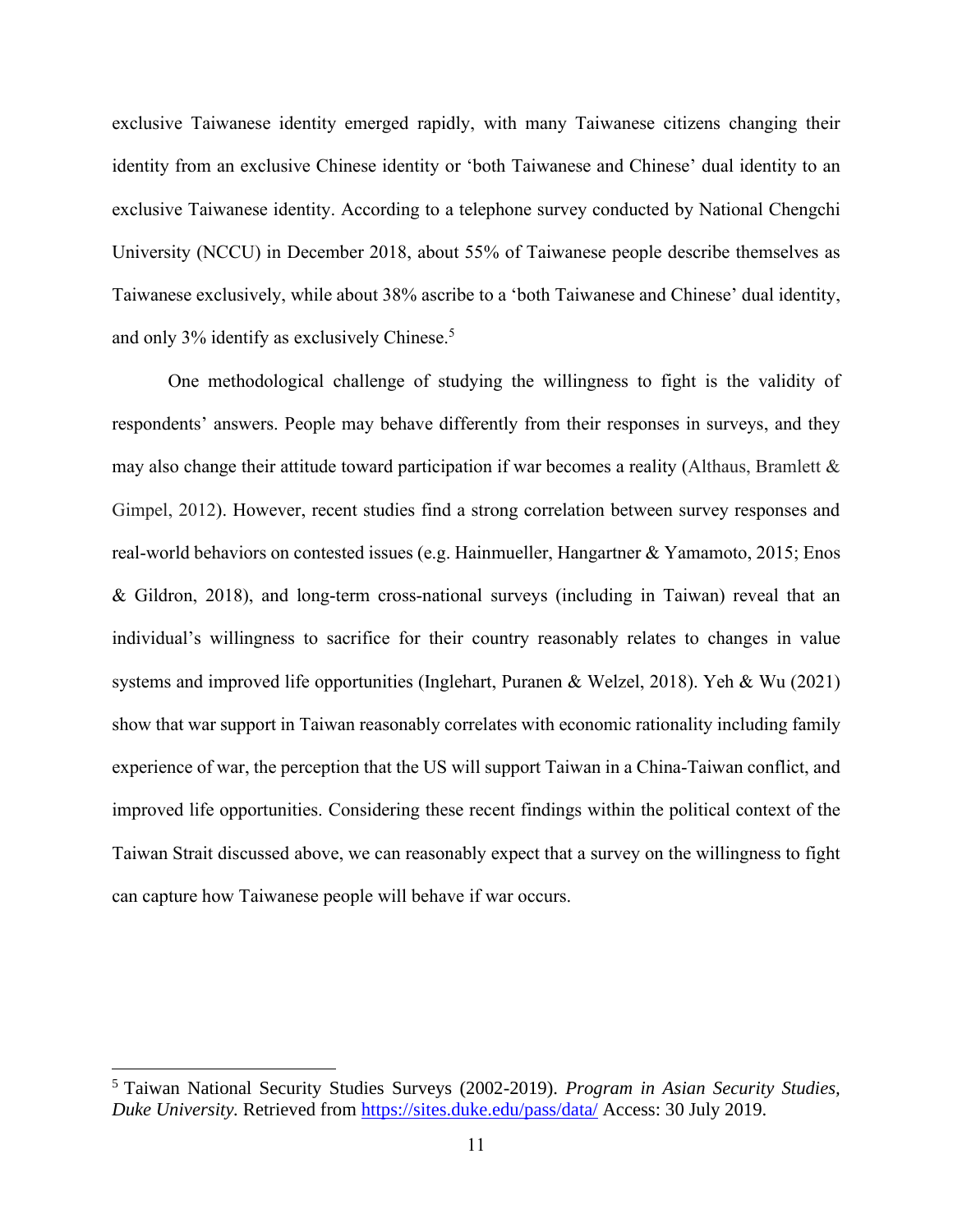#### **B. Operationalization of dual identity**

We hypothesize that Taiwanese people who claim a dual Taiwanese-Chinese identity are more susceptible to the effects of collective action compared to those with an exclusive Taiwanese identity. Social identity theory argues that the group to which one is attached is the source of selfesteem and pride (Tajfel & Turner, 2001). When one has a strong connection between their selfimage and exclusive national identity, their behavior is much more likely to be driven by group grievance or emotional arousal. Therefore, exclusive Taiwanese identifiers will be motivated to fight to protect their self-image and preserve their pride, as is formalized by a high *E* in Table I. If a person identifies as both Taiwanese and Chinese, however, their identity cannot serve as a heuristic for them to make a decision, especially in a zero-sum game scenario like a war between China and Taiwan. Unlike those who identify exclusively with one side or another, an individual who identifies with both sides in a war cannot see any outcome as a source of pride. They are therefore more likely to account for other objective factors and how they relate to their personal affairs in the conflict, such as the chance of either side winning and whether others will fight on a specific side.

It is possible that one identifies strongly with both Taiwan and China, and that their identification with Taiwan still influences their willingness to fight. However, existing literature on Taiwanese politics suggests that this is not the case, especially in the last decade. After Taiwan had its first direct presidential election in 1996, a national identity began emerging but was not necessarily related to how Taiwanese people thought of China. However, these two dimensions gradually converged after the first presidential turnover in 2000 (Chen, 2012). Taiwanese people who claim a dual identity are much more likely to choose 'maintaining the status quo' on the issue of cross-strait relationships than those who choose an exclusively Taiwanese or Chinese identifier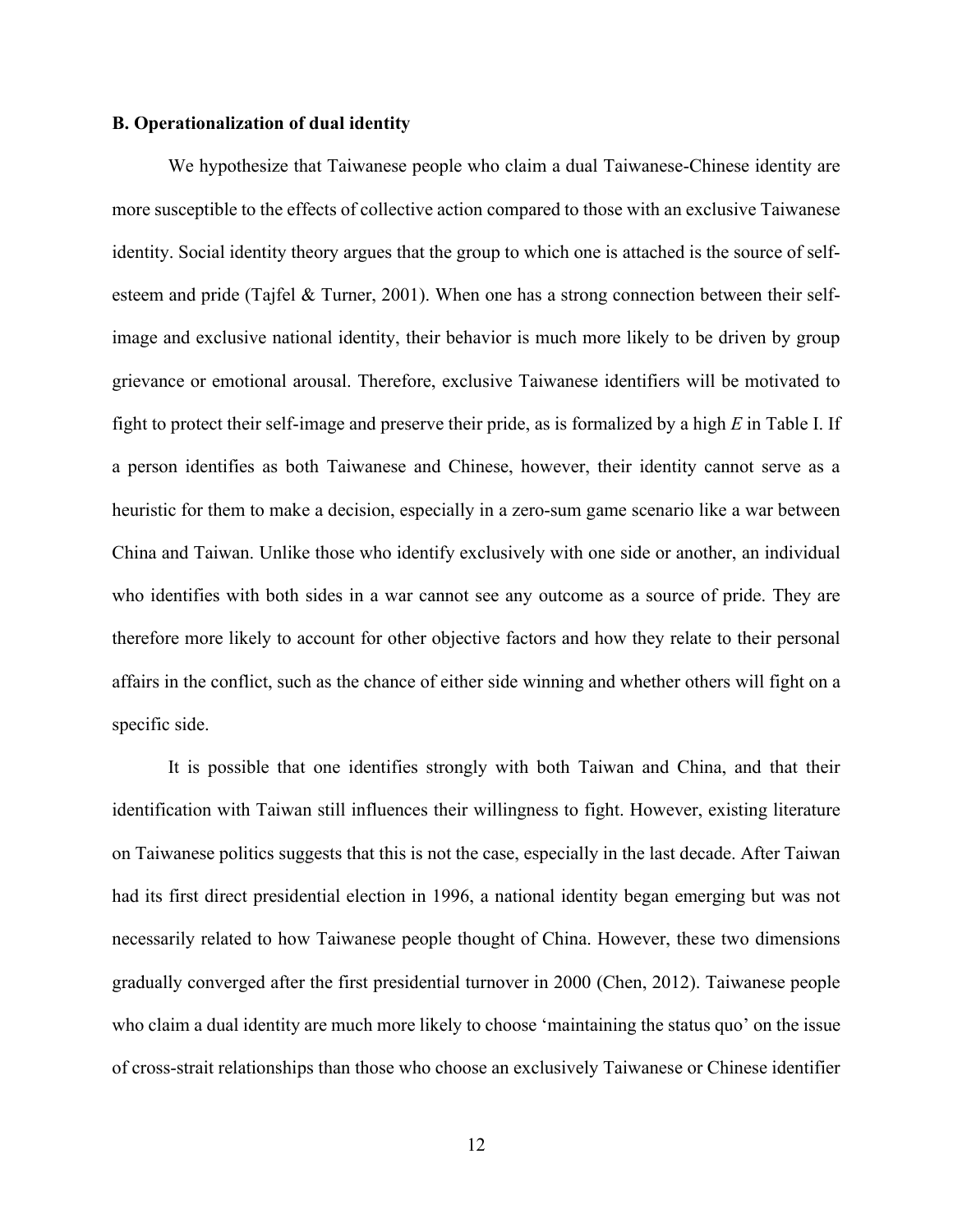(Lin, 2012). Moreover, choosing a dual identity also positively correlates with perceived economic benefit and military threat from China; in contrast, those who identified themselves as Taiwanese exclusively are less influenced by China's carrot-and-stick policies (Wang, 2017). This suggests that the choice between Taiwanese and Chinese identity can be formalized as a single dimension. When an individual chooses to have a dual identity in this context, their strength of national identity would be lower than that of exclusive identifiers. Their dual identity cannot serve as a heuristic cue to draw the boundary of imagined community. Therefore, when they are deciding to fight or not, they will rationally consider the additional selective benefit (*S*) and whether the chance of winning, driven by the perceived level of collective action  $(q^{**} \ge P/(S+P))$ , is high enough. Thus, we argue that Taiwanese people who report a dual identity have a weaker national identity, and therefore are more likely to be influenced by information about how others will behave in the war. They should also have a lower tendency to participate in the war in the control group.

#### **C. In-depth interview and pre-registration**

An in-depth interview was conducted with six respondents from various backgrounds before the survey experiment to determine whether lay Taiwanese people understand the item descriptions and treatments in the questionnaire. All subjects understood most of the questions and options, and did not feel any discomfort answering questions. The procedure can be found in Online appendix B. After the in-depth interviews, the survey was pre-registered before implementation at Open Science Framework [\(https://osf.io/3gcp8/\)](https://osf.io/3gcp8/).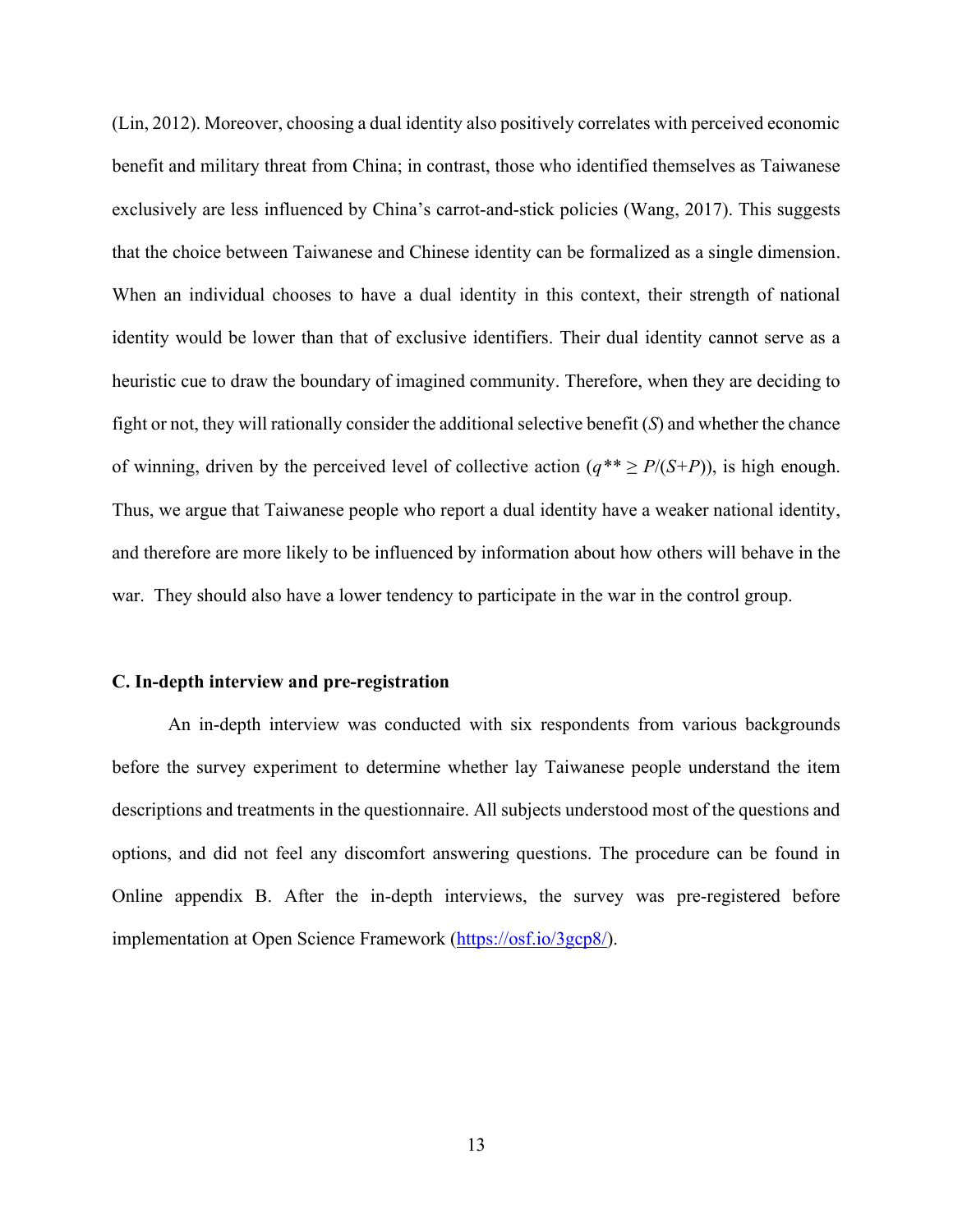## **D. Data collection and experimental design**

Between 6-9 July 2018, 1003 subjects were recruited through PollcracyLab, an online questionnaire platform maintained by NCCU in Taipei, Taiwan. PollcracyLab built and maintained the subject frame based on the Taiwan government's household registration records. Because PollcracyLab is established under NCCU, a top research university in Taiwan, it has access to official household registration records for academic purposes. Therefore, all Taiwanese citizens have a non-zero probability of being invited for registration by PollcracyLab, which is crucial for establishing the representativeness of the survey.

PollcracyLab sent invitation letters to recruit subjects, asking them to participate in a survey titled 'Survey of public opinion and political participation.' Subjects were informed that they could skip any question they found difficult or that they did not want to answer, and their answers would be kept anonymous. PollcracyLab was responsible for both recruiting respondents and sending gift cards as compensation, and all identifiable information was cleaned before the dataset was sent to the researchers.

The questionnaire included 31 items. Subjects were first asked to report their news consumption, level of political interest, and partisanship. They were then randomly assigned to one of the three groups below:

**Control Group**: '*Although we do not want another war, we would like to ask you the following question: If China decides to invade Taiwan by military force, will you resist?*'  $\circ$  I will choose to resist  $\circ$  I will choose not to resist

**82% Group**: *'According to a newly published academic survey, when asked the question "If China decides to invade Taiwan by military force, will you resist?" about 82% of Taiwanese respondents say "Yes." Although we did not want another war, we*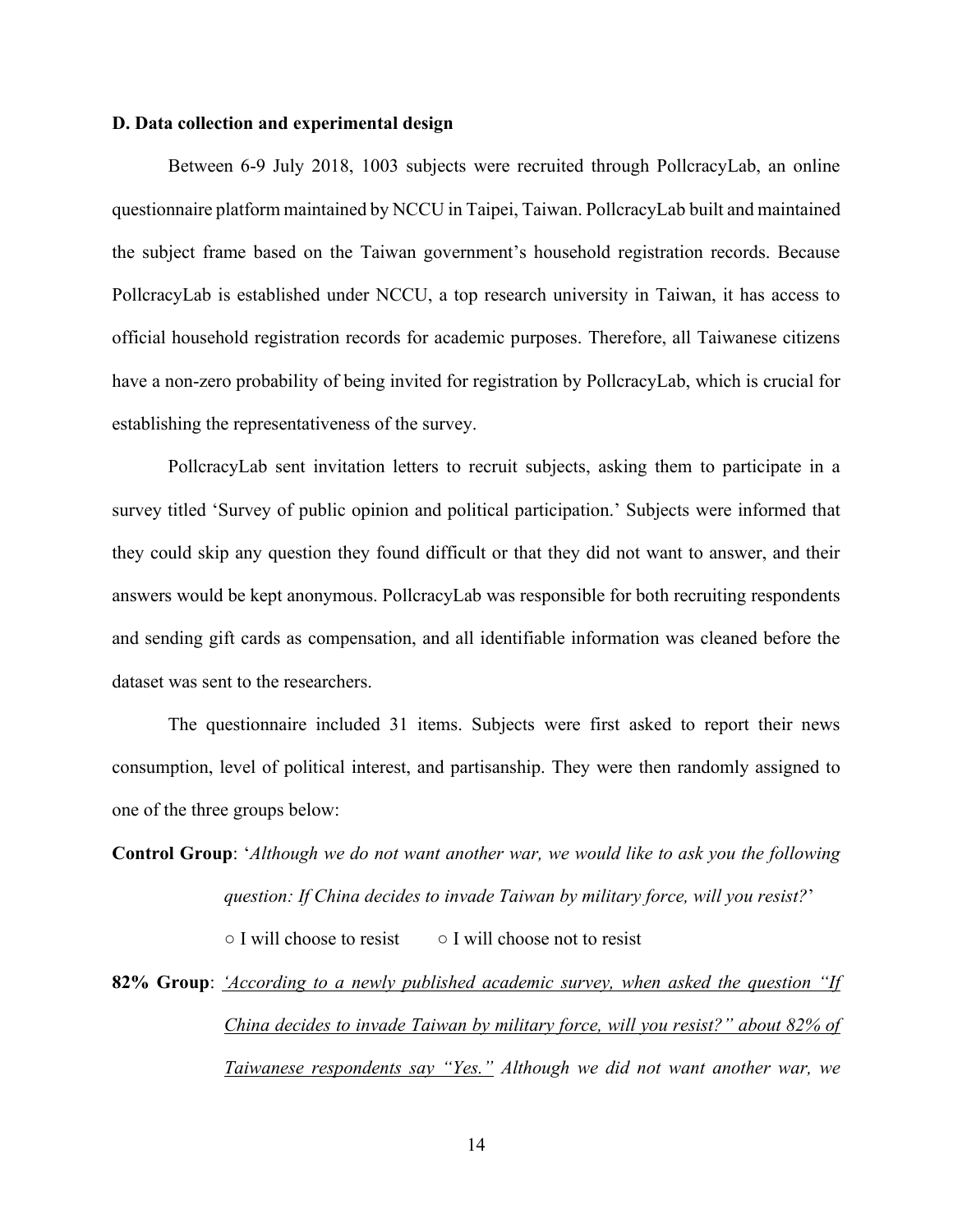*would like to ask you the following question: If China decides to invade Taiwan by military force, will you resist?'*

○ I will choose to resist ○ I will choose not to resist

**18% Group**: *'According to a newly published academic survey, when asked the question "If China decides to invade Taiwan by military force, will you resist?" about 18% of Taiwanese respondents say "Yes." Although we did not want another war, we would like to ask you the following question: If China decides to invade Taiwan by military force, will you resist?'*

○ I will choose to resist ○ I will choose not to resist

The major difference between the three versions of this question (Q11 in the survey) is the information respondents were given about others' behavior. The **Control group** provides no information on how other Taiwanese people will behave, the **82% group** indicates that most Taiwanese people will fight, and the **18% group** indicates that most Taiwanese people will not fight.

There are two reasons for designing two treatments and one control group. First, if the theory of collective action applies to the case of a Chinese invasion, we should expect that the treatments will strongly influence Taiwanese people's willingness to fight. Second, by comparing the two treatments and the control group, we can observe what people usually believe by default when there is no additional information. That is, if the respondents in the control group behave similarly to those in the 18% group, we can tell that Taiwanese people generally believe that fighting against China has that same level of public support.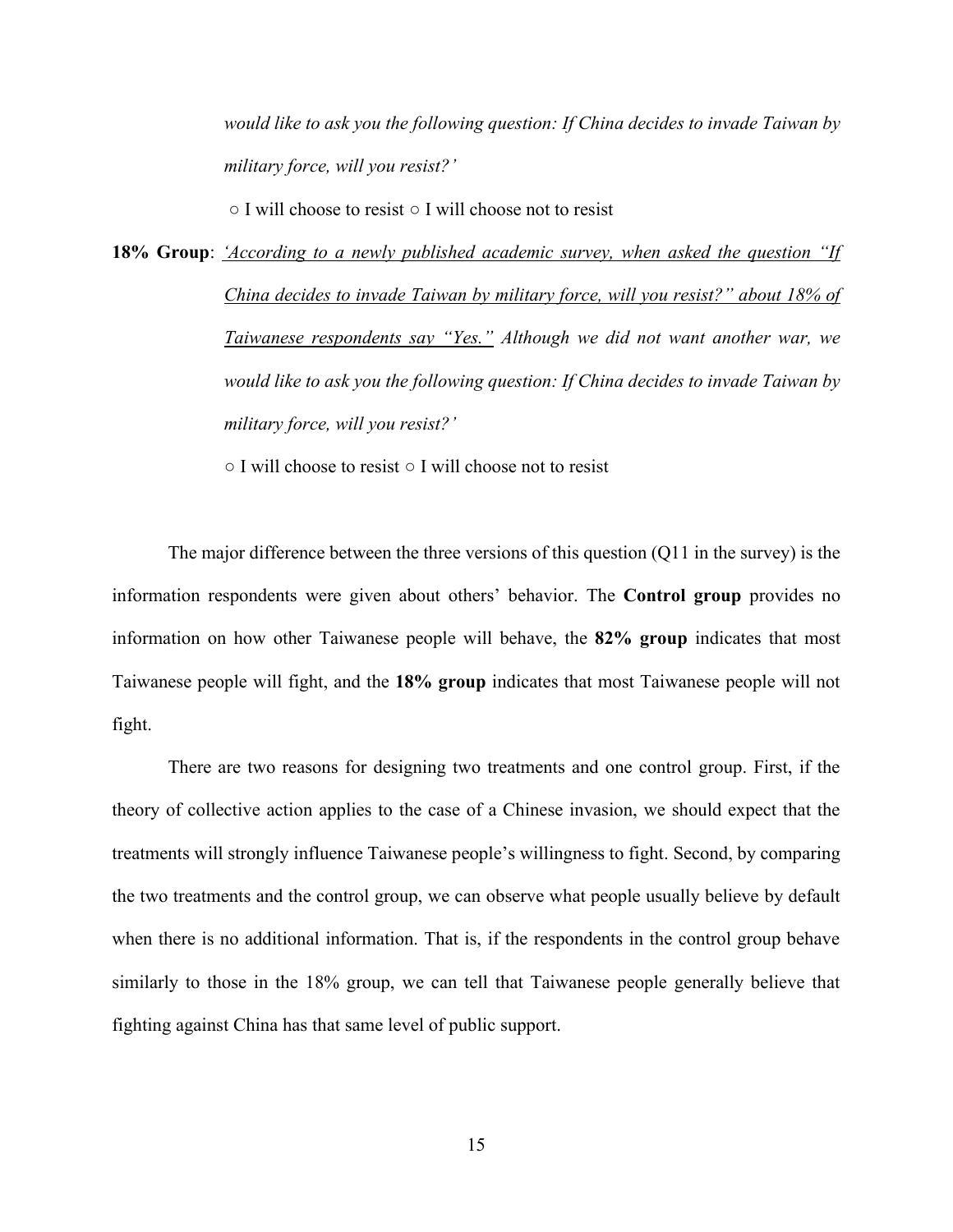The 18% and 82% treatments were not chosen arbitrarily. In the 2012 World Values Survey, 81.1% of Taiwanese respondents answered YES to the question '*Of course, we all hope that there will not be another war, but if it were to come to that, would you be willing to fight for your country?*'. <sup>6</sup> Meanwhile, in the 2016 TNSS (Niou, 2016), only 22.8% of respondents said that they would fight for Taiwan in the open question '*If China attacked Taiwan after Taiwan independence, what would you do next*?'. <sup>7</sup> Admittedly, people's answers toward this question are largely influenced by the design and the format of the item. But this wide distribution also indicates that the manipulation may be plausible to the respondents since they are the numbers they may see in the media.<sup>8</sup>

We also chose the verb "resist" intentionally. In previous surveys, Taiwanese people were asked about their willingness to fight after Taiwan's independence, so Taiwan was perceived as the instigator in the conflict. Also, before 1987, the Chiang government wanted to retake mainland China, but the goal of reunification is less relevant today. Hence, 'fight' may have multiple interpretations by different generations and by partisanships. In contrast, 'resist' reenforces the idea that Taiwan is under invasion by China, which would better fit the theoretical argument of this article.

After the items on collective action and willingness to fight, respondents were then asked a series of questions about Taiwanese politics and their military training experience. Finally, subjects were debriefed and compensated NTD100 (about USD3) by PollcracyLab. The full text of the debriefing can be found in Online appendix A1. All subjects were informed that the survey

<sup>6</sup> <https://www.worldvaluessurvey.org/WVSDocumentationWV6.jsp> Access: 2 August 2021

<sup>7</sup> <https://sites.duke.edu/pass/taiwan-national-security-survey/> Access: 2 August 2021

<sup>&</sup>lt;sup>8</sup> See<https://www.gvm.com.tw/article/60428> <Poll: Only 23% are willing to resist in the crossstrait war>, *Global View Magazin*e, 9 April 2019. Access: 2 August 2021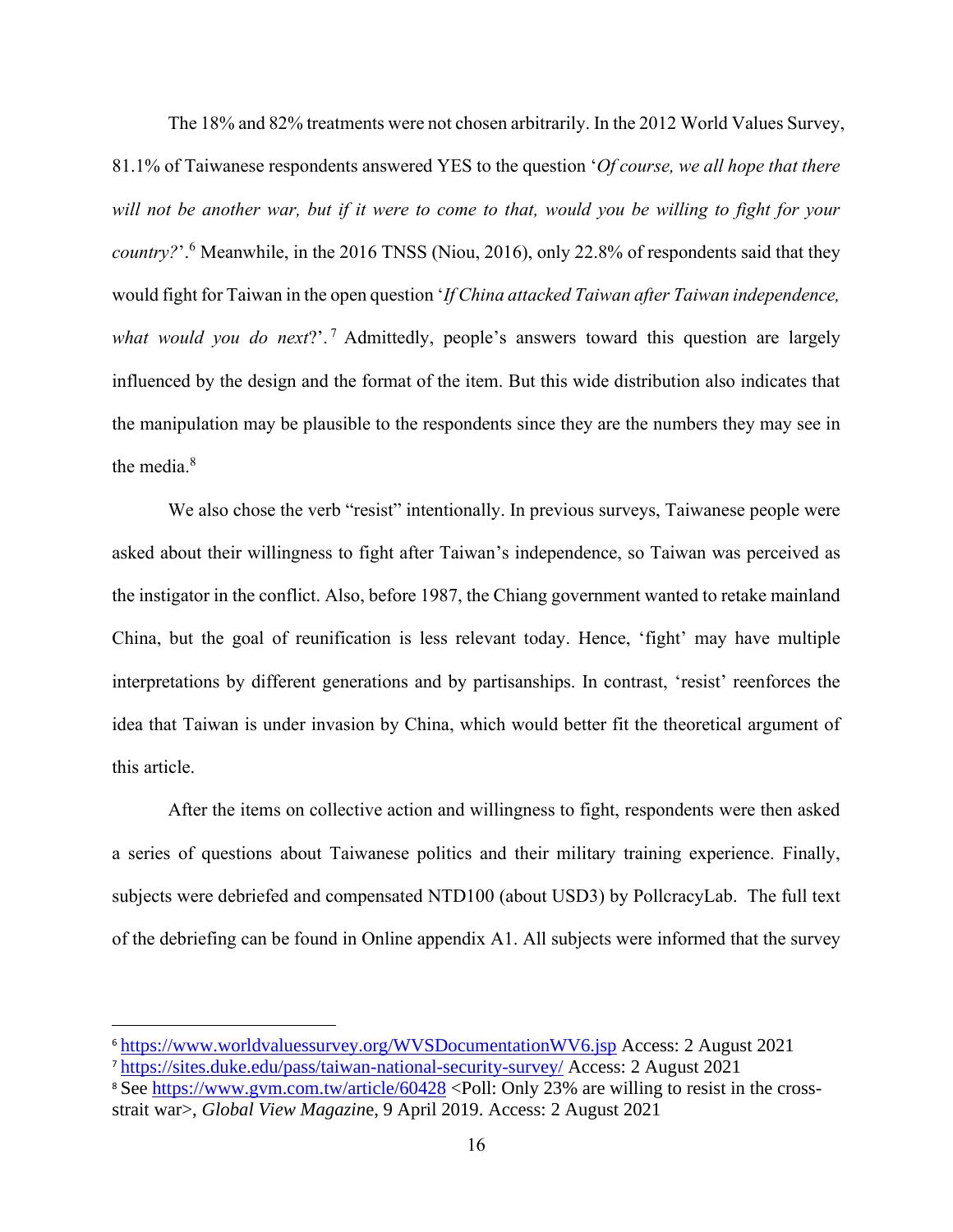result they read had been fabricated by the researchers. Since the poll numbers in the treatments are very close to real ones taken from previous surveys, we believe that the deception in this experiment would not cause noticeable harm to the respondents.

The survey experiment did not ask the respondents about their socio-demographic background, including their national identity. Instead, PollcracyLab recorded these variables when the respondents were recruited into the frame in previous surveys. To measure Taiwanese identity, respondents were asked '*In our society, some people call themselves Taiwanese, some call themselves Chinese, and some others call themselves both Taiwanese and Chinese. How about you? Are you Taiwanese, Chinese, or Both?*'. Respondents were categorized based on their answer to this question, and those who answered Chinese only were dropped from the analysis (2.8% of all cases).

Overall, out of the 1003 respondents given to us by PollcracyLab, 1001 started and completed the survey  $(99.8\%)$ , and two dropped out during the survey.<sup>9</sup> The low dropout rate implies that the length of the questionnaire did not create a substantial cognitive burden on the subjects. Moreover, the research assistant at PollcracyLab told us that they did not receive any complaints during this survey implementation. This positive report enhances our confidence in the validity of this experimental design.

#### **E. Representativeness and randomization check**

The background information of our subjects recruited by PollcracyLab can be found in Online appendix H. Compared with the population of Taiwan, our sample is younger and has more Pan-Green supporters (who tend to support independence), fewer non-partisans, and more males.

<sup>9</sup> PollcracyLab did not provide the response rate of the survey.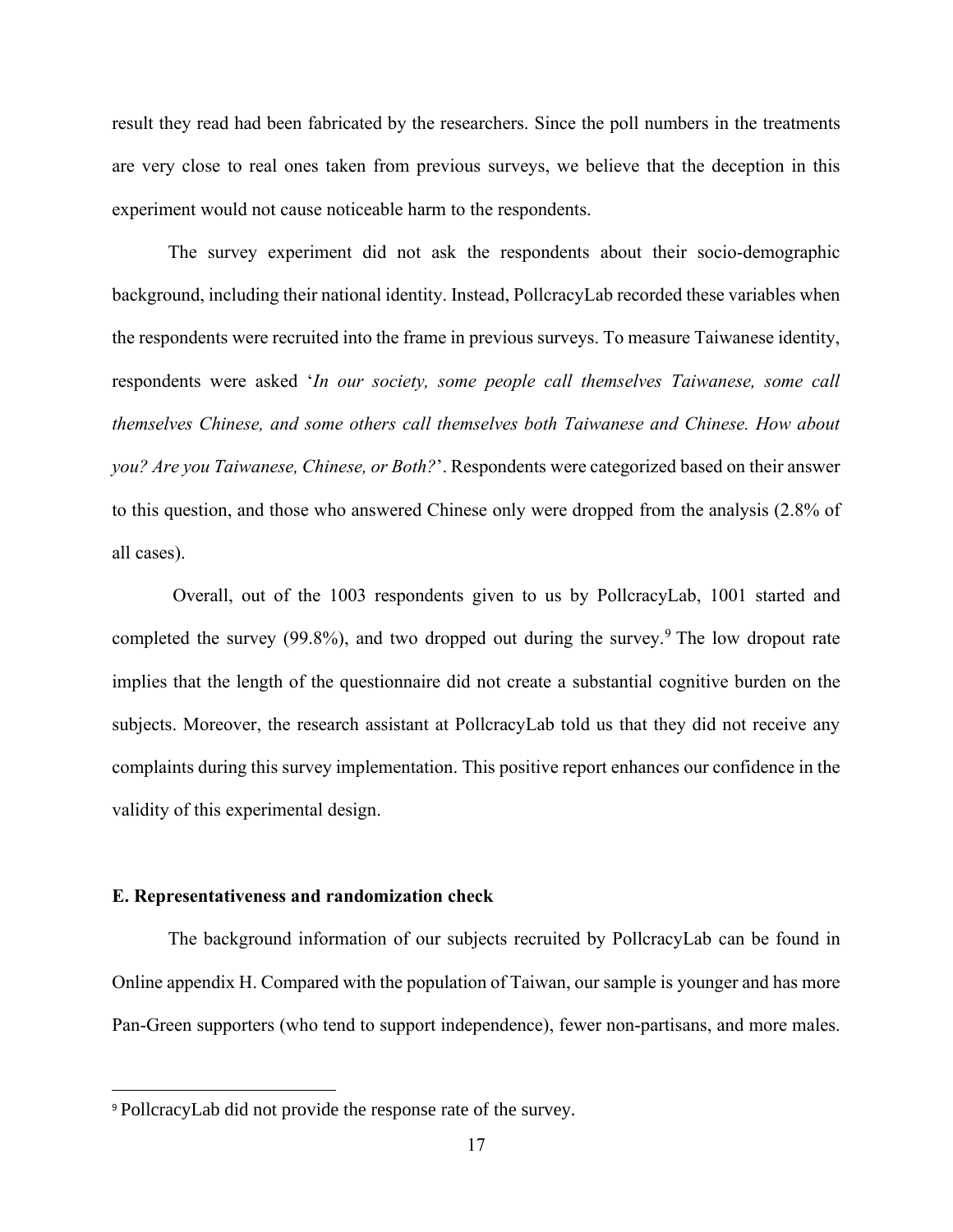Even though all Taiwanese people have a non-zero probability of being recruited by PollcracyLab, frequent Internet users are more likely to participate in online surveys, and those who are interested in politics are more likely to accept our invitation. According to the PollcracyLab establisher's report in 2012, the subjects are still nationally representative among those who are below 50 (Yu, 2012).

Before the analysis, we conducted randomization checks to see if our respondents were evenly assigned to the treatment and control groups. The one-way ANOVA analysis shows that the background of respondents is not significantly different between the two treatment and control groups in gender (F = 0.153, p = 0.86), age (F = 1.6, p = 0.19), level of education (F = 0.84, p = 0.43), level of income (F = 1.88, p = 0.15), father's origin (F = 1.45, p = 0.23), exclusive Taiwanese identity (F = 1.09, p = 0.34), and partisanship (F = 1.03, p = 0.36). Therefore, we assume that the Pollcracylab respondents among the three groups share the same characteristics.

#### **Results and discussion**

#### **A. Collective action and willingness to fight**

Since the randomization test yields no differences among groups, we then simply compare the mean between groups. The chi-squared test shows no difference between Treatment 18% group and Control group ( $p = 0.41$ ); in the former, 44% of subjects chose to resist, while in the latter, 47.4% chose to resist. In the Treatment 82% group, 58.7% chose to resist. The chi-squared test shows that the difference between Treatment 82% group and Control group is statistically significant ( $p < 0.005$ ). This supports the hypothesis that the perception of others' actions would motivate citizens to engage in risky behaviors.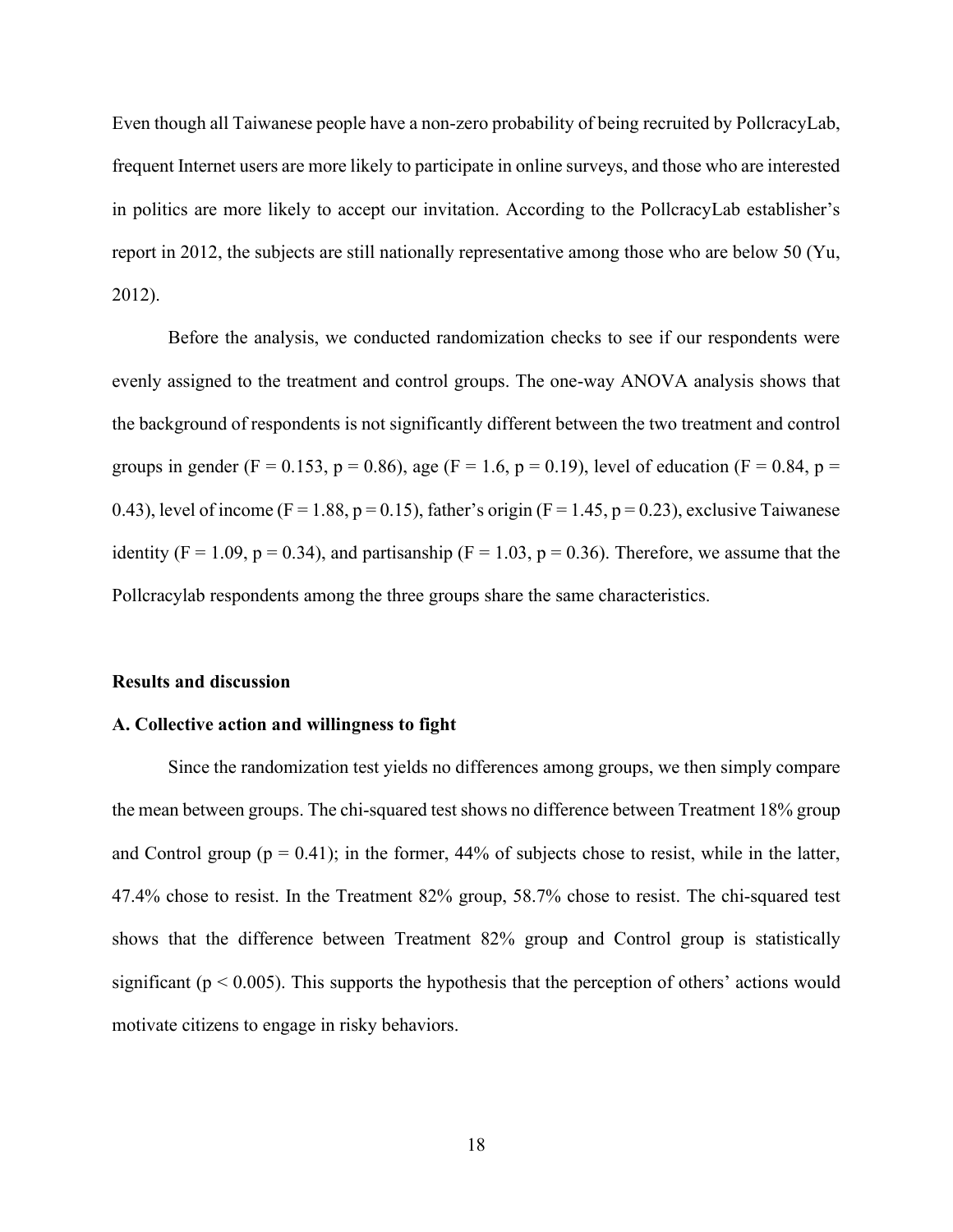To control the potential influence of confounding variables, Table II presents the average treatment effect of the two treatments estimated by logit regression models. The dependent variable is binary coded as the respondent's willingness to resist the invasion. The simple model only includes the two treatments, while the full model controls for a series of socio-demographic variables. In both models, the 82% treatment significantly increases one's willingness to fight. With the controls, a Taiwanese respondent who is exposed to the 82% treatment will increase their willingness to fight by 12.1% on average (Online appendix D). The 82% treatment effect estimated by the logit model provides further evidence of how the perception of collective action influences one's decision to risk their lives fighting in a war. Since the treatment only manipulates the respondent's perception of how other Taiwanese people will behave, this experimental design can provide causal evidence that the perception of other's behavior alone may change an individual's risk-taking behavior, rather than the behavior affecting perception as suggested by social projection theory. The result indicates that citizens indeed take other people's actions into account when they are making such risky decisions.

## Table II here

The 18% treatment, however, has no significant impact on the respondent's willingness to fight. Among exclusive identifiers, their decision to fight is motivated by their identity, and their psychological attachment usually beats rational calculation (Stern, 1995). Hence, whether others will fight may not impact their willingness. Among the dual identifiers, however, the lack of significance may be because 18% participation fits the respondents' prior expectations, so their belief is not updated (as shown in the TNSS above). Since this treatment fails to provide further information on the perception of others' behavior, it does not change those dual identifier's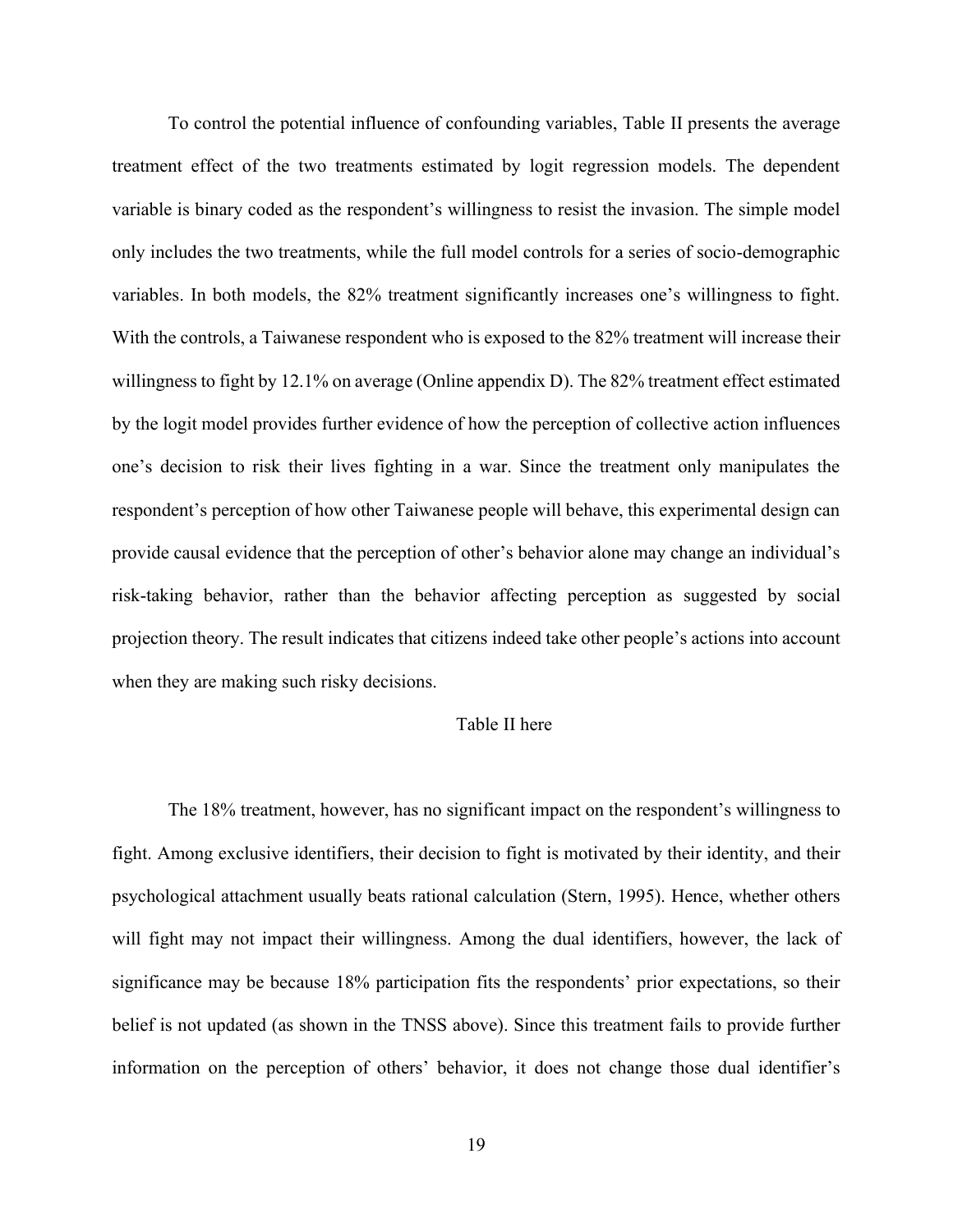willingness to fight. In the next section, we provide the empirical test for both exclusive and dual identifiers.

#### **B. National identity, collective action, and willingness to fight**

Among the 1001 subjects, 52% exclusively identified as Taiwanese, while about 45% reported a dual Taiwanese-Chinese identity. Therefore, we run a regression analysis interacting identity with the two treatments while controlling for all covariates in Table III (see the full model in Online appendix E). Once again, the two simple models only include the two treatments as dummy variables, while the two full models contain the same socio-demographic variables except for national identity (which has been used for categorization).

## Table III here

Table III clearly shows the heterogeneous treatment effect between Taiwanese identity and the two treatments. The 82% treatment enhances willingness to fight, but the effect is largely moderated among the exclusive identifiers. Figure 1 further shows the simulated willingness to fight among exclusive Taiwanese identifiers and dual identifiers based on the Full Model in Table III, controlling for all other variables at the mean. The marginal effect plot of the two treatments can be found in Online appendix G. Exclusive Taiwanese identifiers are twice as likely to say they will fight than dual identifiers. However, exclusive Taiwanese identifiers' willingness is not significantly changed after they receive the information that others will or will not fight. By contrast, even though the dual identifiers are less willing to fight in general, their willingness is boosted when they believe others will also join the fight. We also separate the respondents by national identity and run the regression analysis again. The result is the same as in Table III and can be found in Online appendix C.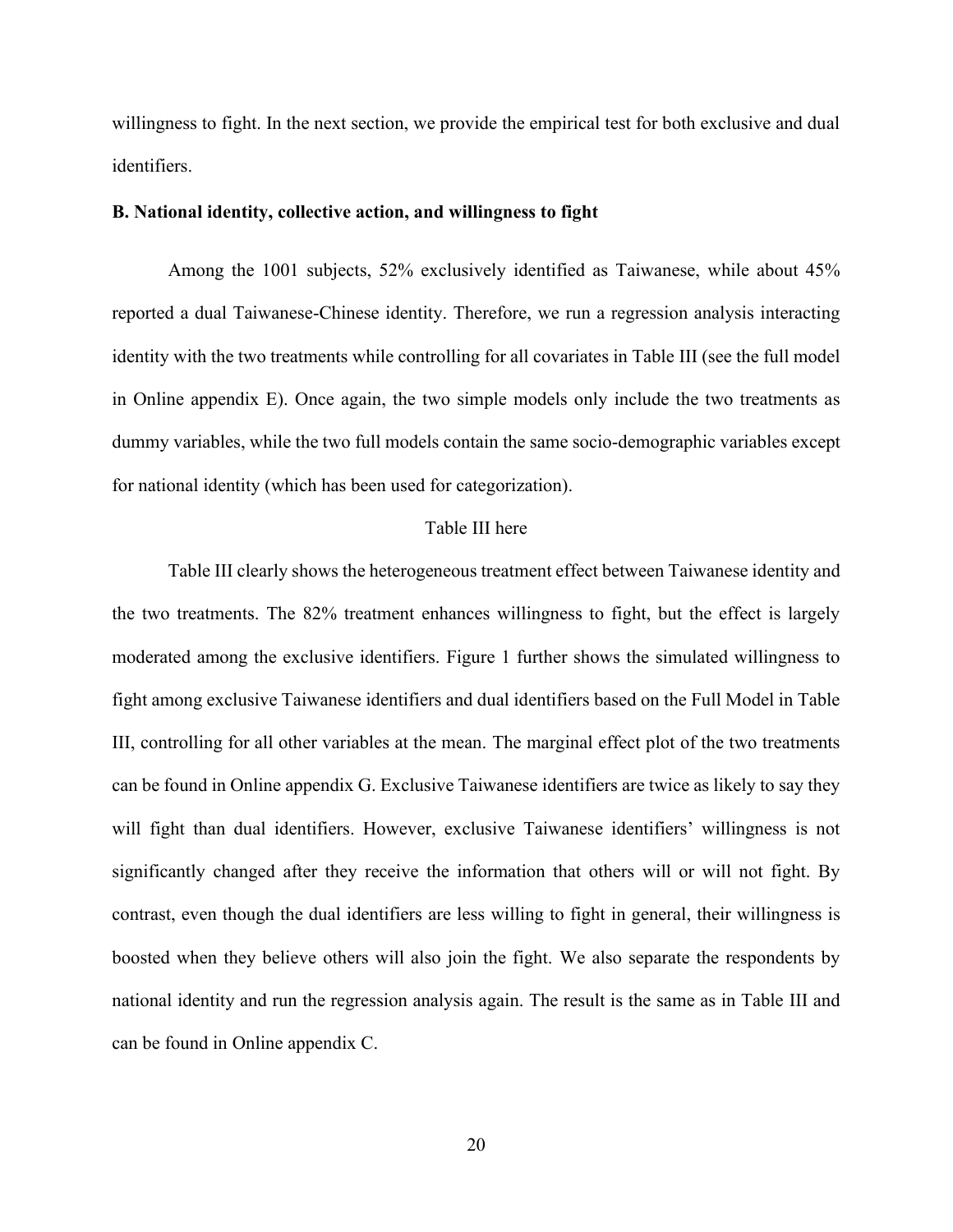#### Figure 1 here

## **C. Robustness check: Military service experience**

One psychological mechanism linking rational calculation with the willingness to fight may be previous military training experience. In Taiwan, all adult male citizens are required to serve in the military from four months to two years, with exceptions for health or religious reasons; adult female citizens can also volunteer to join the military. In our dataset, 97.1% of the male subjects had served in the military before, while none of the female subjects had. Since service experience and gender are highly correlated, the robustness checks for these variables are conducted separately.

First, the gender dummy variable is statistically insignificant in all models in Tables II and III. The insignificant result shows that there is no gender bias in Taiwanese participants' willingness to fight. When the interaction term between gender and the two treatments are put into the regression, the interaction terms are both insignificant in all models. Hence, there is no evidence that gender (a proxy for military service) moderates the effect of collective action or national identity.

Similarly, when we replace the gender dummy with a dummy for previous military service experience into the regression models, the effect of military service experience is also insignificant. When the interaction terms between military service and the two treatments are put into the model, the interaction terms are also not significant. Additionally, the patterns shown in Table III do not change at all – the 82% collective action treatment only works for dual identifiers regardless of their military experience. We can thus conclude that the perception of collective action and national identity are still the two driving forces in Taiwanese people's willingness to fight, while previous military training experience does not moderate this linkage.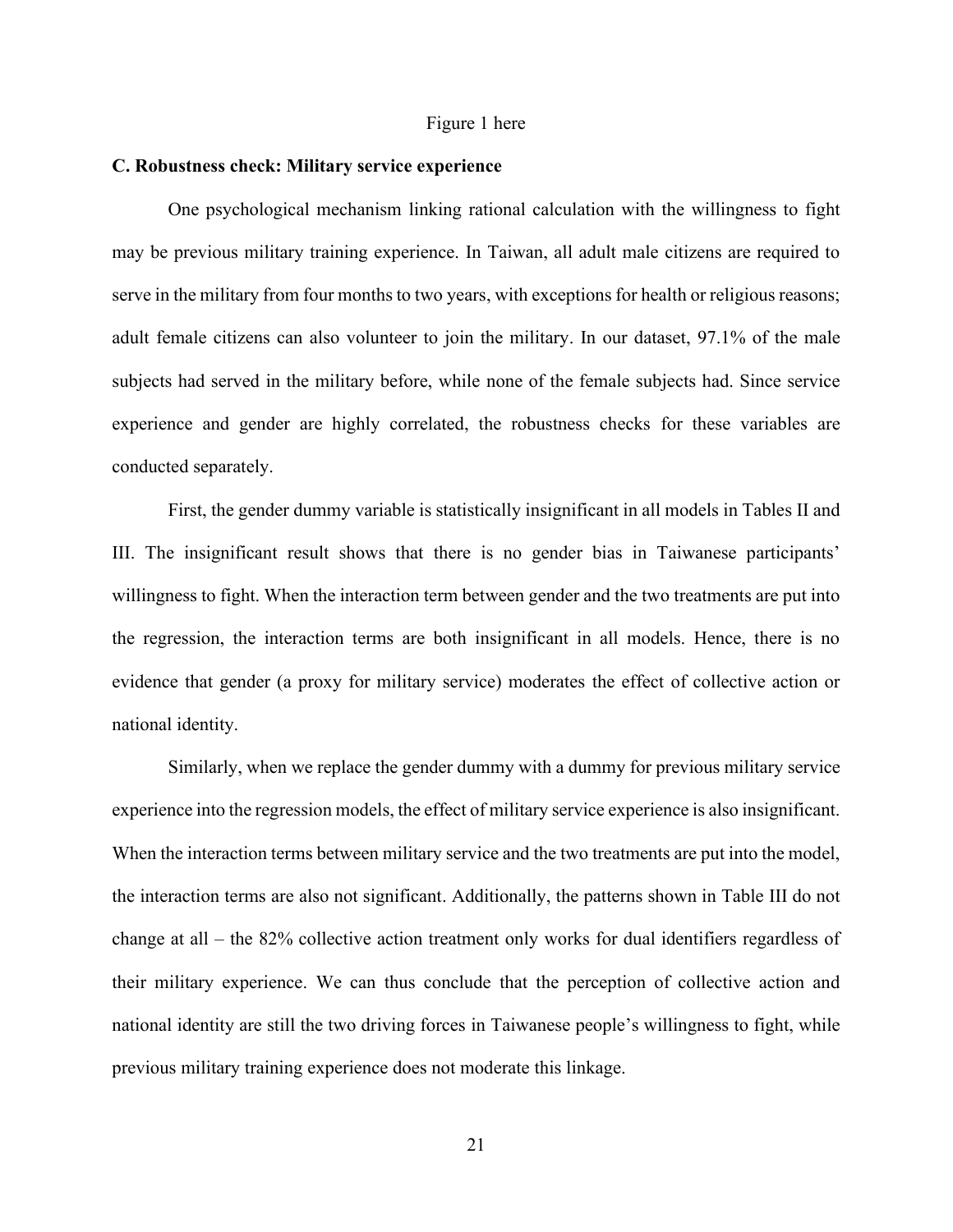## **D. Robustness check: External validity**

If the perception of others' behavior during wartime has heterogenous impacts on exclusive and dual identifiers' willingness to fight, as our experiment shows in Table III and Figure 1, we should observe a similar pattern in representative surveys. Specifically, the effect of the perception of other's behavior should be stronger among dual identifiers with regards to their decision to fight in war.

To test the external validity of our survey, we exploit a nationally representative TNSS conducted in 2016.<sup>10</sup> This telephone survey was sponsored by Duke University and was conducted by NCCU between 18-22 November 2016. We choose this wave because Taiwan underwent its third presidential turnover early that year. Moreover, China significantly increased its naval activities in late 2016, including the militarization of several islands and rocks in the South China Sea and the sailing of China's first aircraft carrier through the Taiwan Strait.<sup>11</sup> Therefore, Taiwanese people responding to the survey would be naturally primed to think of the cross-strait military conflict.

In TNSS 2016, 1069 respondents were asked the open-ended question, '*Q18. When China and Taiwan come into conflict, what will you do?*' We used this question to create a binary variable where respondents who answered 'fight', 'join the military,' 'resist,' and 'support our own government' are coded as 'willing to fight,' <sup>12</sup> while others are coded 0. Among the 823 respondents who answered this question, 29.6% were coded as willing to fight.

<sup>10</sup> https://sites.duke.edu/pass/taiwan-national-security-survey/ Access: 12 December 2019.

<sup>&</sup>lt;sup>11</sup> [https://www.bbc.com/zhongwen/trad/china/2016/07/160718\\_south\\_china\\_sea\\_drills](https://www.bbc.com/zhongwen/trad/china/2016/07/160718_south_china_sea_drills) Access: 17 December 2019

<sup>&</sup>lt;sup>12</sup> In TNSS2016, most Taiwanese respondents answered (in this open-ended question) 'remain as normal' (27.9%), followed by no response (25.2%), 'flee' (17.7%), 'support our own government'  $(8.3\%)$ , 'resist'  $(8.0\%)$ , 'join the military'  $(5.7\%)$ , 'defend'  $(0.5\%)$ , and other. Compared with 'remain as normal,' respondents who chose to support their own government are more likely to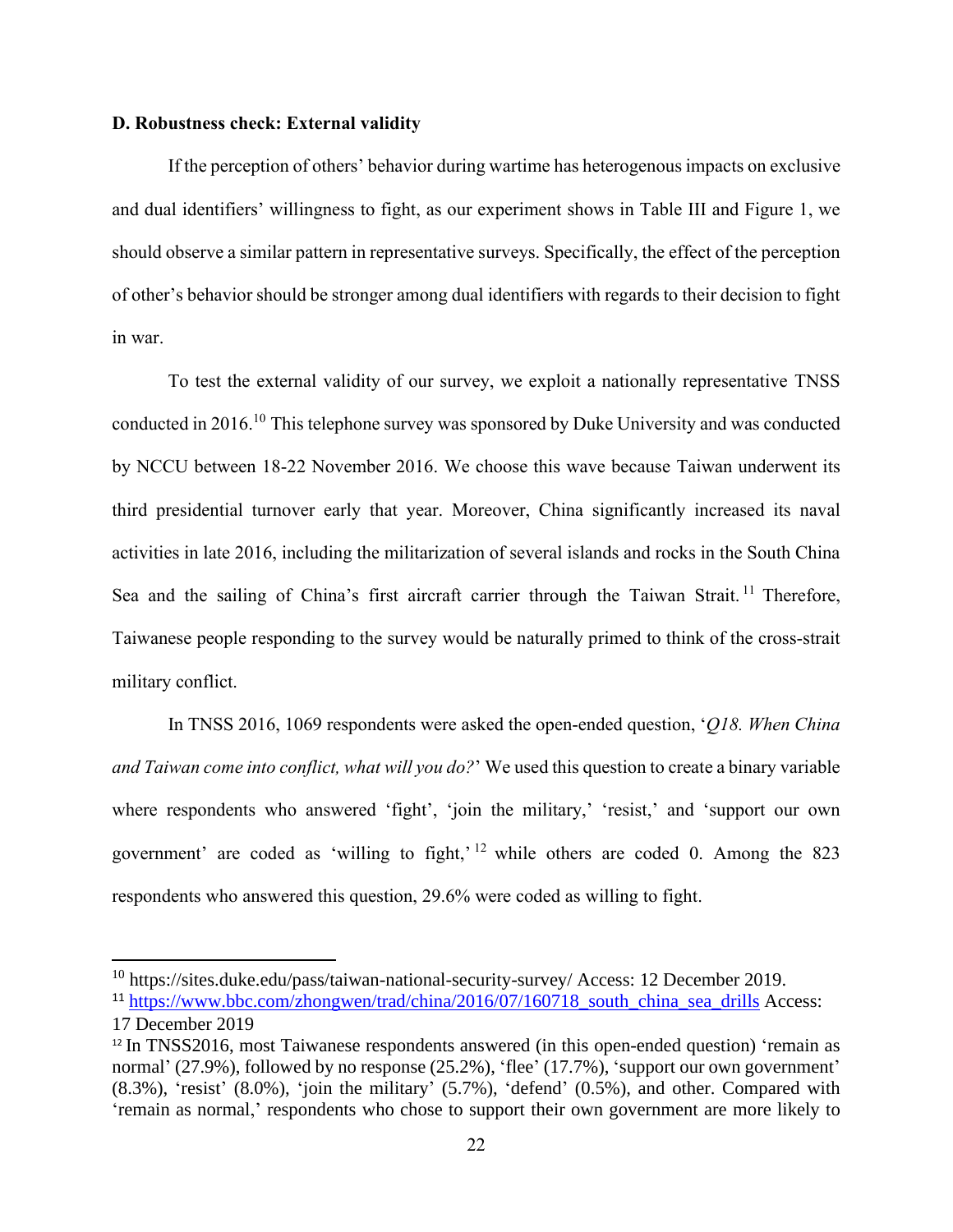In the same survey, respondents were asked, '*Q19. When China and Taiwan go to war, do you think most Taiwanese people will resist'"* with responses of *'Certainly not,' 'Probably not,' 'Probably will,'* and *'Certainly will.*' The responses were coded from -2 to +2. Respondents were also asked about their national identity. Exclusive Taiwanese identifiers were coded as 1, and dual Taiwanese-Chinese identifiers were coded as 0.

We used a logit regression model with interaction terms to analyze the interactive effect between national identity and perception of others' behavior on the willingness to fight, as shown in Table IV. Here, the partial coefficients of both exclusive Taiwanese identity and perception of other's willingness to fight are positive, indicating their positive impact on one's willingness to fight. However, the interaction term between these two variables is significantly negative, indicating that, among exclusive identifiers, the effect of perceptions of others is weaker. In other words, exclusive identifiers' willingness to fight was less influenced by the perception of others' behaviors, compared with dual identifiers. These results thus reflect the pattern we identified in our survey experiment.

## Table IV here

Figure 2 illustrates this interactive effect, showing the simulated probability that one nonpartisan respondent will fight given their identity and perception of others. All other variables are controlled at their mean values. We see that dual identifiers are much more susceptible to the perception of others' behavior when they are deciding to fight or not. When Taiwanese people believe that others will also fight, the difference between dual and exclusive identifiers disappears.

have a greater willingness to fight with China. Hence, we chose to code 'support our own government' as war participation. Even though the respondents themselves may not be able to fight, they may provide logistical or financial contributions during the conflict, which are also part of the war effort.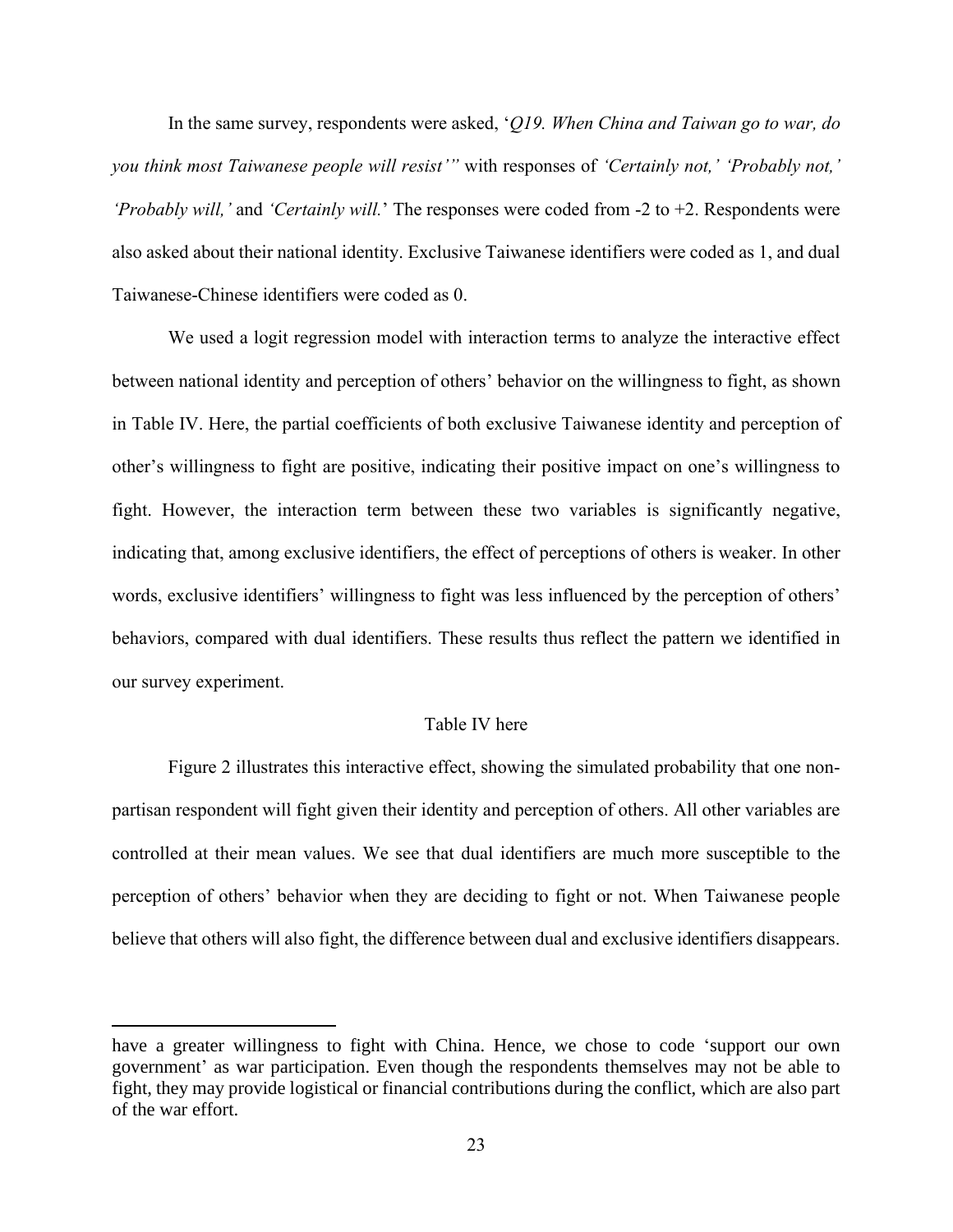But when they think others will not fight, it is the exclusive national identity that pushes Taiwanese people to fight – dual identifiers do not respond in the same way.

#### Figure 2 here

Therefore, the TNSS 2016 survey demonstrates the pattern that we expected to see based on our experiment – dual identifiers are much more likely to be influenced by their perception of others when they are deciding to fight or not. Meanwhile, exclusive identifiers are mainly driven by their national identity. Once again, the results suggest that perceptions of others' behavior play a distinguishable role with the function of national identity on the willingness to fight.

## **Discussion and future work**

Our survey experiment in Taiwan shows that the perception of others' behavior matters when a citizen is deciding whether to risk their life in a war. Using an experimental design, we provide causal evidence that people increase their willingness to fight *after* they perceive that others will also fight. This result demonstrates the individual-level psychological mechanism through which cell phone access and social media may be used to coordinate people to join a revolution against an invasion or dictator (e.g. Pierskalla & Hollenbach, 2013). The experimental design also helps mitigate the social projection problem and provides a clearer estimation of the effect of collective action information. The results remain robust in several robustness checks, and the same pattern demonstrated by the experiment can be found in another nationally representative survey, the TNSS 2016.

Moreover, our evidence shows that the psychological mechanism of collective action is stronger among people who do *not* have a strong group identity. These people engage in a rational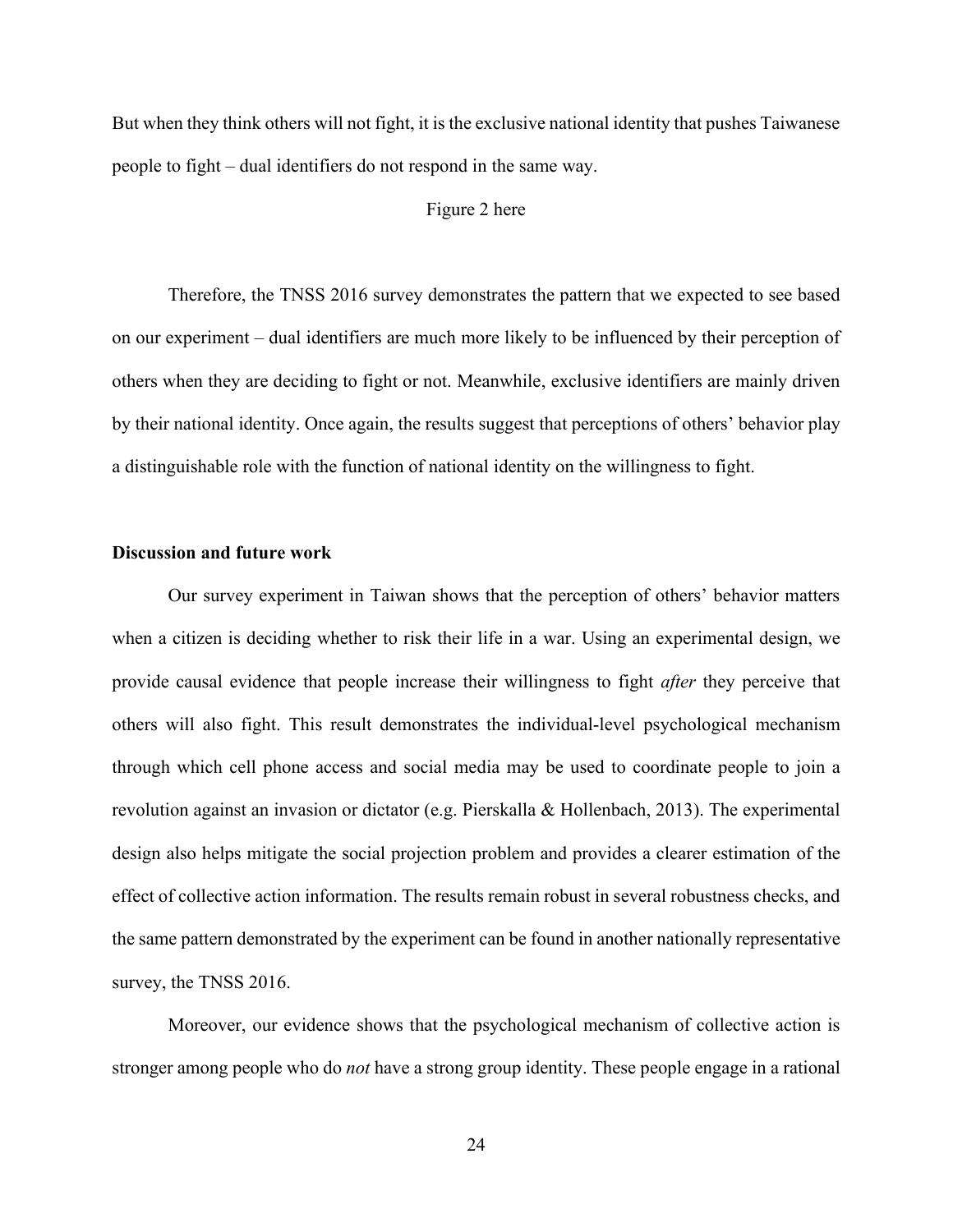estimation of the collective action because they are not 'worked up' by the group identity. Therefore, we suggest that the mechanism of collective action is distinct from that of group grievance (Weinstein & McCartan, 2008) and collective threat (Maher, 2010). Both group grievance and collective threat highlight in-group and out-group differences, so people with a stronger group identity are much more likely to sacrifice themselves for the group, as is predicted by social identity theory. By contrast, perceived collective action plays a much more important role in mobilizing those who do not have a strong group identity. These people care more about how others around them behave, and they take others' actions into account before deciding what risks they are willing to take.

We also argue that the findings in this article are not driven by social pressure theory (Gerber, Green & Larimer, 2008). If social pressure is the mediator linking information about other's behavior to one's decision, then the effect should be stronger among the exclusive Taiwanese identifiers – others in your group fight, why don't you? However, our empirical evidence does not support such a mechanism – weak identifiers clearly demonstrate greater susceptibility to the behavior of others.

Similarly, our results are distinct from preference falsification theory in two ways. In Kuran's (1987) classic model, individuals face group pressure in deciding whether to stand alongside the group; the individual's expressed preference will be influenced by the perceived collective action of others. Even though preference falsification may explain the behaviors of dualidentifiers in our dataset, it does not explain its insignificance among the exclusive identifiers. Instead, our results can help explain variation under preference falsification theory. Specifically, preference falsification theory should predict a strong decline in the willingness to fight among the exclusive identifiers when they were assigned to the 18% group: when the majority of the group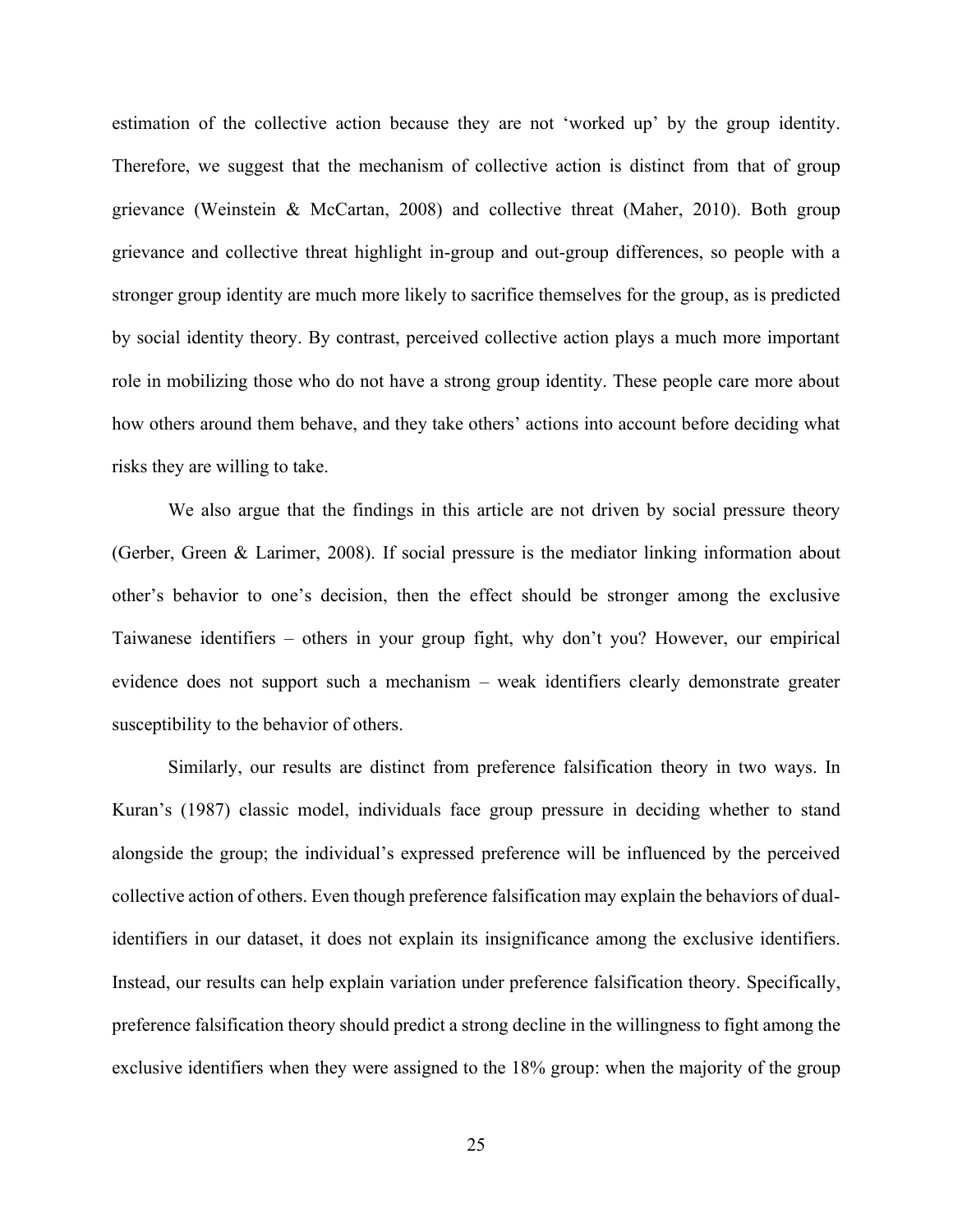you are psychologically attached to choose not to fight, why should you? Hence, peer pressure alone does not explain the heterogeneous effect in this case. It can better be explained by the content of the group identity and the embedded political context (Huddy, 2001). Moreover, our theory relaxes the assumptions of preference falsification. In our theoretical model, we do not assume that dual identifiers prioritize the willingness to fight. Instead, they rationally calculate the cost and benefit of fighting because their dual identity fails to offer enough psychological motivation.

There are two other alternative explanations for our findings. The first is that these weak identifiers adopt a dual Taiwanese-Chinese identity because they care more about social norms and traditional values – they do not want to give up their motherland identity easily. However, this explanation is not adequate, because those who value their motherland identity should choose not to fight even if they know that others will fight. A second explanation is that dual identifiers may choose to support Taiwan as the victim of Chinese aggression due to a rally-around-the-flag effect. If this were the case, we would expect the dual identifiers to exhibit greater willingness to fight regardless of what others choose to do. However, this is not what we observe: instead, dual identifiers in the control group exhibit low levels of fighting intention, and it is the treatment effect that raises their likelihood of participation. Therefore, we dismiss these alternative explanations and argue that collective action theory plays an essential and distinct role in explaining why some people choose to fight.

Our findings have implications for studies of secession movements and mobilization. Specifically, our findings echo previous studies showing that different people may be mobilized by different psychological mechanisms. In many independence-seeking regions, people tend to have both the 'motherland' identity as well as the new national identity. For example, since 1980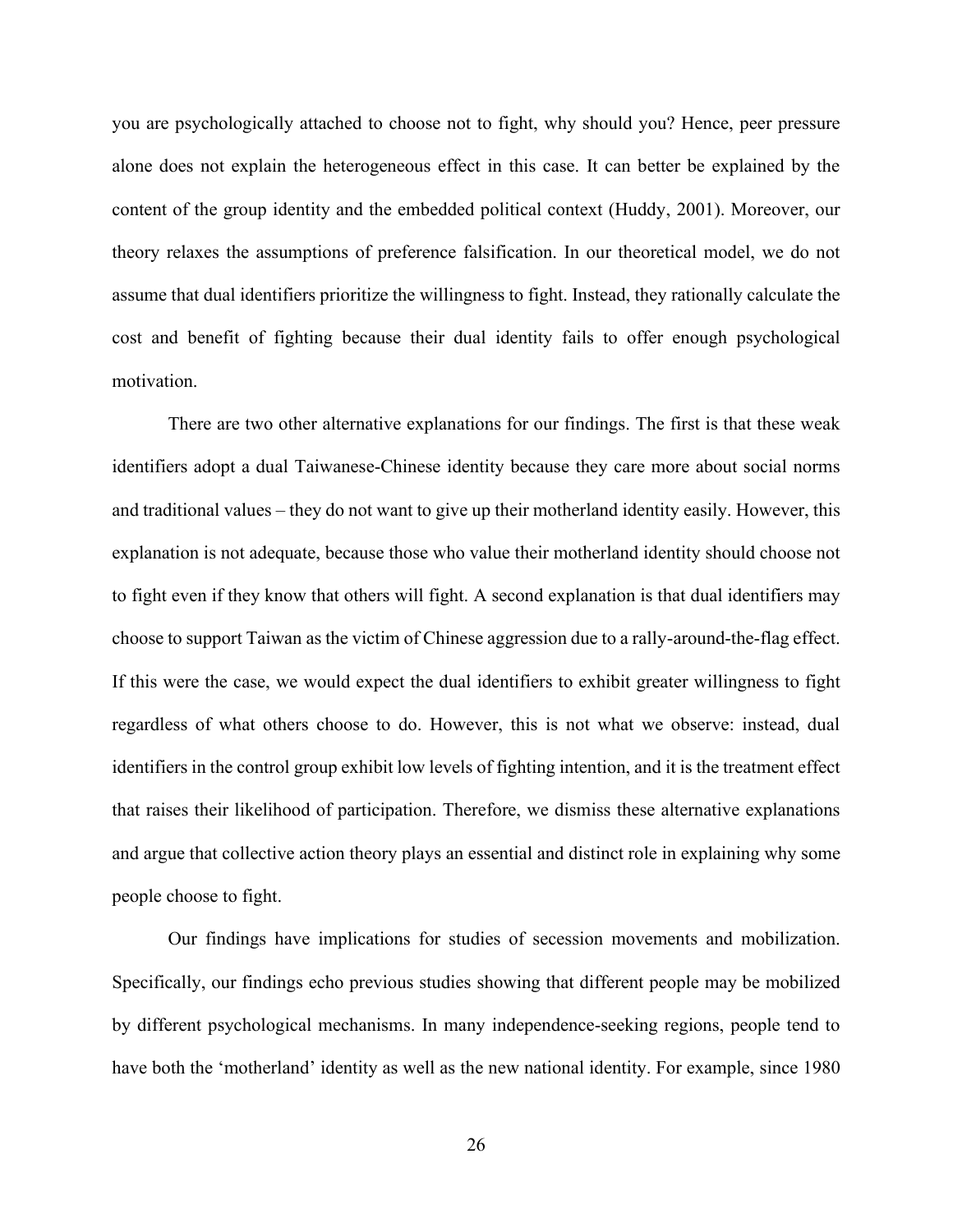about 40% of Catalans consider themselves both Catalan and Spanish, whereas in 2012 about 50% identified as more Catalan than Spanish (Serrano, 2013); in Quebec, about 30% consider themselves as both Quebecois and Canadian, while another 50% identify more strongly with Quebec (Mendelsohn, 2003). Dual identity in Taiwan is therefore far from a unique case. Our findings suggest that while nationalist campaigns may mobilize exclusive Quebec and Catalan identifiers, the actions of the dual identifiers in these regions are more likely to be influenced by how they perceive the actions of others in their regions.

One weakness in the experimental design is that it does not measure respondents' perceived chance of winning. We assume that when an individual perceives that others will fight, they also believe that the chance of winning is higher, but we do not verify this assumption. It is possible that dual identifiers follow the behavior of others without further consideration or out of guilt, rather than a rational calculation of the chance of winning. We also do not have a direct measure of grievance or material benefit for the respondent. Future work should explore linkages within the collective action mechanism.

Another theoretical issue is the mechanism behind the perceived collective action. This article theorizes that one incentive to participate in war is the selective benefit after winning (*S*). However, it may be that instead, people are afraid of being punished for not participating after the collective action succeeds. In this case, *S* may still be able to capture relative selective benefit, so the hypotheses derived from the model still hold, but the underlying considerations are different. As Olson (1965) argues, however, an individual may be less likely to be monitored when there are many players. Therefore, this alternative explanation is less convincing. Nevertheless, future work can focus on distinguishing these two types of selective benefit for participation after winning.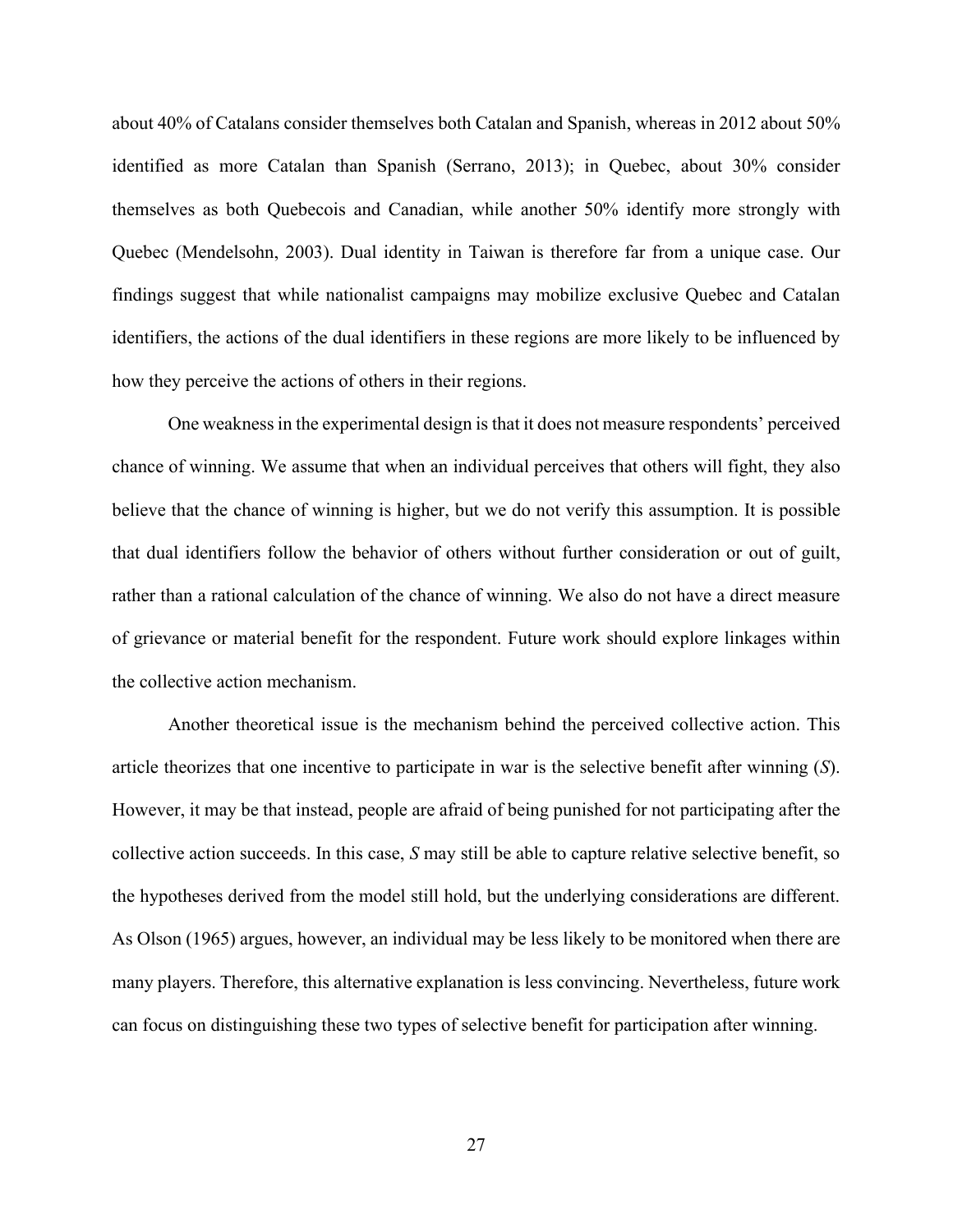In addition, our theory and the experiment do not address the type of network within the collective action (Siegel, 2009). In the scenario of China-Taiwan conflict, it is likely that the fight will be mobilized by the government. We therefore believe that the network in this case would be more centralized and top-down. Nevertheless, future work may focus on whether an uneven distribution in the signal of cooperation may influence the willingness to fight.

Another important future research agenda is whether collective action may further form an exclusive national identity. In this article, we assume that national identity is a long-term psychological attachment that serves as an unmoved mover. However, in regions seeking secession or independence, the change in the distribution of national identity usually cannot be explained by generational replacement. From 1980 to 2012, the proportion of those identifying more with Catalonia than with Spain increased by around 40% (Serrano, 2013); from 1992 to 2014, the proportion of those identifying as Taiwanese exclusively rather than Chinese increased from 18% to 60% (Wang, 2016), but dropped to 50% after 2014; from 2008 to 2018, the proportion of people identifying more with Hong Kong than with China increased by around 20%.<sup>13</sup> Therefore, it is likely that a successful collective action coordinated by the people can further form the boundary of the image of 'who we are' – the crucial element of national identity formation. Future work can pay more attention to the relationship between collective action and the nation-building process.

<sup>13</sup> HKUPOP, 2019. 'Categorical Ethnic Identity (per poll)' Retrieved from [https://www.hkupop.hku.hk/english/popexpress/ethnic/eidentity/poll/eid\\_poll\\_chart.html.](https://www.hkupop.hku.hk/english/popexpress/ethnic/eidentity/poll/eid_poll_chart.html) Access date: 30 July 2019.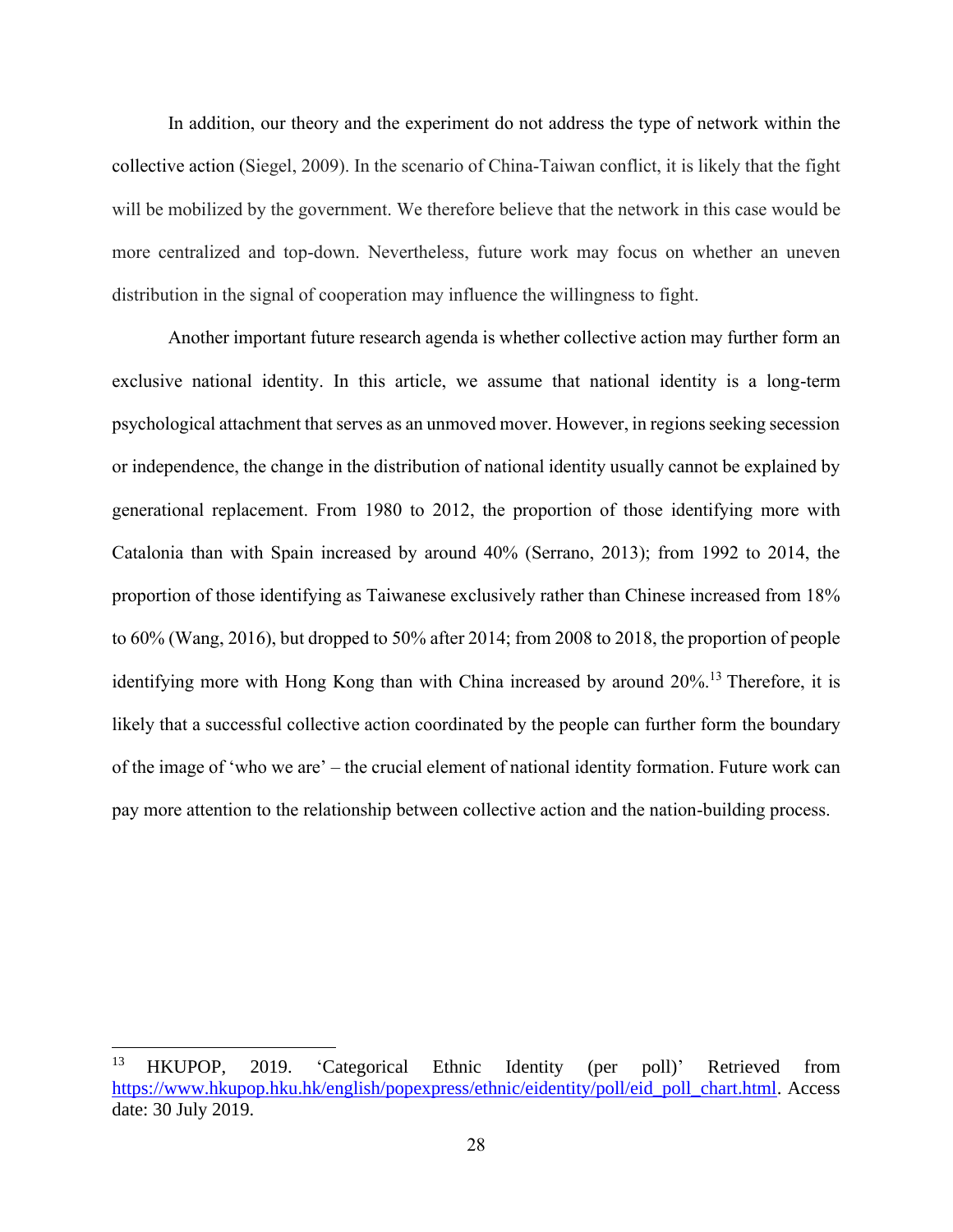# **References**

- Althaus, Scott L; Brittany H Bramlett, & James G Gimpel (2012) When war hits home: The geography of military losses and support for war in time and space. *Journal of Conflict Resolution* 56(3): 382-412.
- Arreguín-Toft, Ivan (2001) How the weak win wars: A theory of asymmetric conflict. *International Security* 26(1): 93-128
- Atran, Scott; Hammad Sheikh, & Angel Gomez (2014) For cause and comrade: Devoted actors and willingness to fight. *Cliodynamics* 5(1): 41-57
- Atran, Scott (2016) The devoted actor: Unconditional commitment and intractable conflict across cultures. *Current Anthropology* 57(13): 192-203.
- Blattman, Christopher & Edward Miguel (2010) Civil war. *Journal of Economic Literature* 48(1): 3-57
- Bond, Robert M; Christopher J Fariss, Jason J Jones, Adam D I Kramer, Cameron Marlow, Jaime E Settle & James H Fowler (2012) A 61-million person experiment in social influence and political mobilization. *Nature: International Journal of Science* 489: 295-298.
- Chen, Rou-Lan (2012) Beyond national identity in Taiwan: A multidimensional and evolutionary conceptualization. *Asian Survey*, *52*(5): 845-871.
- Collier, Paul & Anke Hoeffler (1998) On the economic causes of civil war. *Oxford Economic Papers* 50(4): 563-573
- Collier, Paul & Anke Hoeffler (2004) Greed and grievance in civil war. *Oxford Economic Papers*  56(4): 563-595.
- Collier, Paul, Anke Hoeffler & Dominic Rohner (2009) Beyond greed and grievance: Feasibility in civil war." *Oxford Economic Papers* 61(1): 1-27.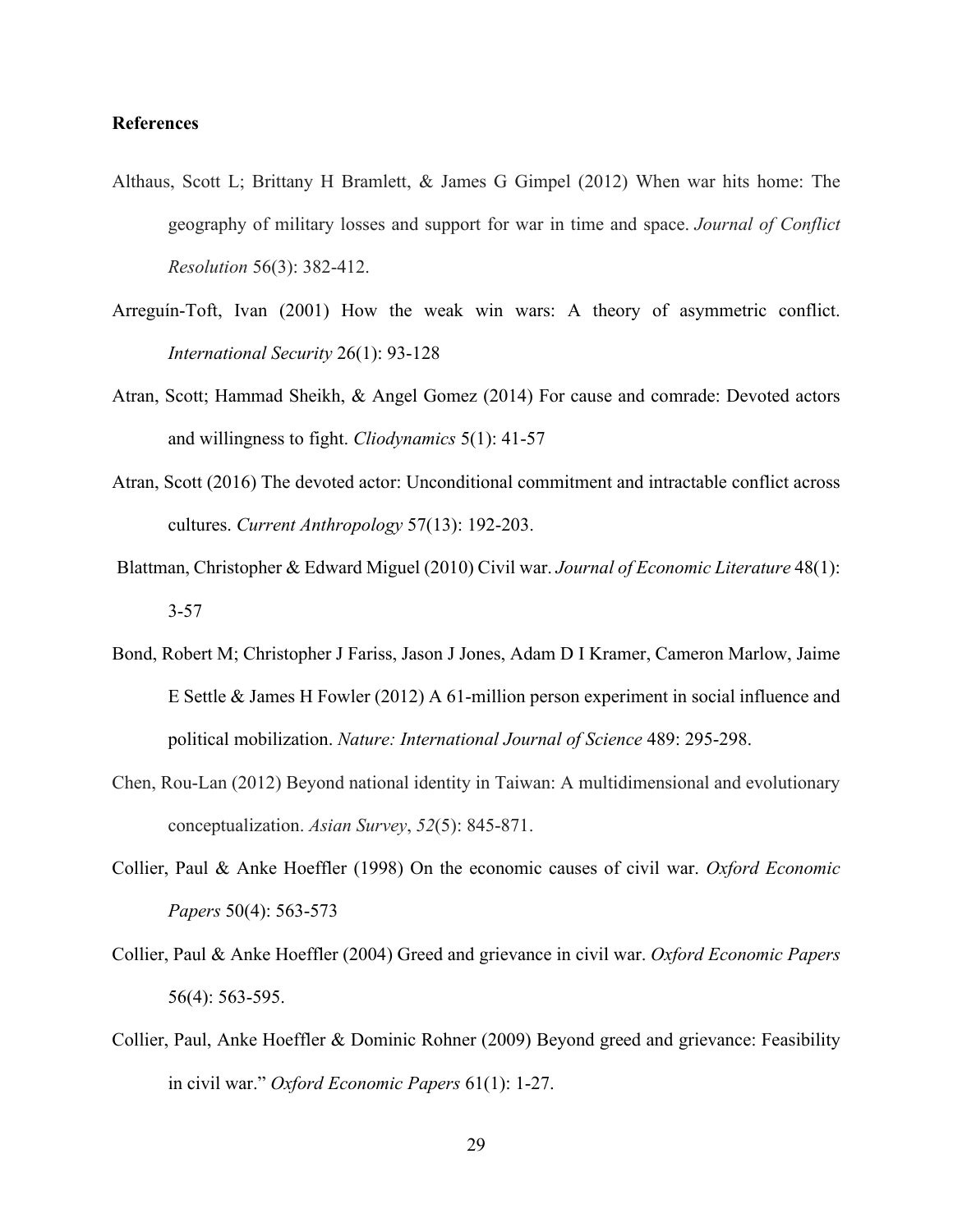- Dill, Janina & Livia I Schubiger (2020) Attitudes toward the use of force: Instrumental imperatives, moral principles, and international law. *American Journal of Political Science* 65 (3): 612- 633.
- Enos, Ryan D & Noam Gidron (2018) Exclusion and cooperation in diverse societies: Experimental evidence from Israel. *American Political Science Review* 112 (4): 742-757.

Gellner, Ernest (1983) *Nations and Nationalism.* Ithaca, NY: Cornell University Press.

- Gerber, Alan S; Donald P Green & Christopher W Larimer (2008) Social pressure and voter turnout: Evidence from a large-scale field experiment." *American Political Science Review*  102(1): 33-48.
- Ginges, Jeremy & Scott Atran (2011) War as a moral imperative (not just practical politics by other means). *Proceedings of the Royal Society B* 278(1720): 2930-2938.
- Hainmueller, Jens; Dominik Hangartner & Teppei Yamamoto (2015) Validating vignette and conjoint survey experiments against real-world behavior. *Proceedings of the National Academy of Sciences*, 11*2*(8), 2395-2400.
- Hornsey, Matthew J; Leda Blackwood, Winnifred Louis, Kelly Fielding, Ken Mavor, Thomas Morton, Anne O'Brien, Karl‐Erik Paasonen, Joanne Smith & Katherine M White (2006) Why do people engage in collective action? Revisiting the role of perceived effectiveness. *Journal of Applied Social Psychology* 36(7): 1701-1722
- Huddy, Leonie (2001) From social to political identity: A critical examination of social identity theory. *Political psychology*, 22(1): 127-156.
- Humphreys, Macartan & Jeremy M Weinstein (2008) Who fights? The determinants of participation in civil war. *American Journal of Political Science* 52(2): 436-455.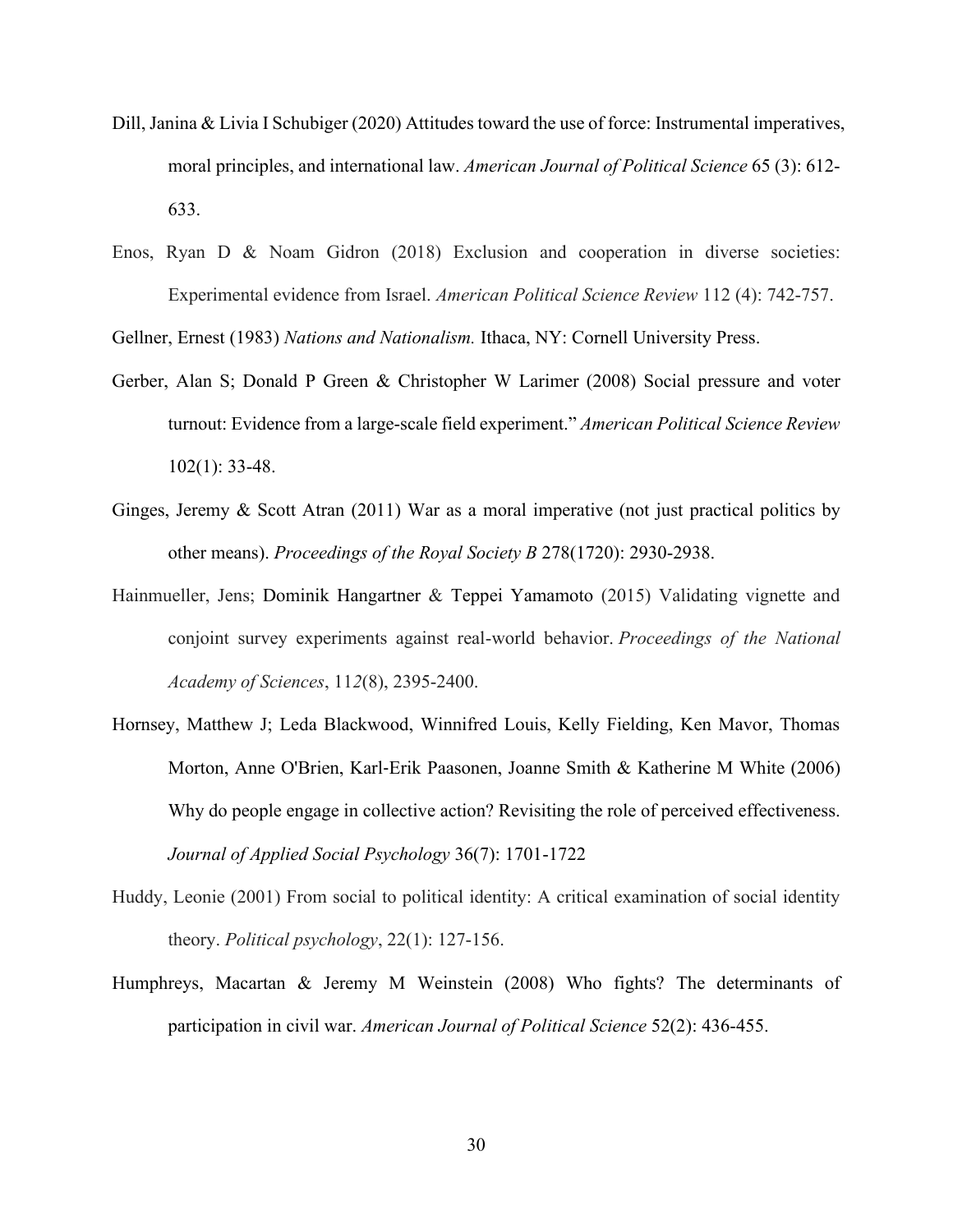- Inglehart, Ronald F; Bi Puranen & Christian Welzel (2015) "Declining willingness to fight for one's country: The individual-level basis of the long peace." *Journal of Peace Research* 52 (4): 418-434.
- Kahneman, Daniel (2011) *Thinking, Fast and Slow.* New York: Farrar, Strauss, and Giroux.
- Kalyvas, Stathis N (2006) *The Logic of Violence in Civil War.* New York: Cambridge University Press.
- Kalyvas, Stathis N & Matthew Adam Kocher (2011) How 'free' is free riding in civil wars? Violence, insurgency and the collective action problem. *World Politics* 59(2): 177-216.
- Klandermans, Bert; Jose Manuel Sabucedo, Mauro Rodriguez & Marga de Weerd (2002) Identity processes in collective action participation: Farmers' identity and farmers' protest in the Netherlands and Spain. *Political Psychology* 23(2): 235-251
- Koehler, Kevin; Dorothy Ohl & Holger Albrecht (2016) From disaffection to desertion: How networks facilitate military insubordination in civil conflict. *Comparative Politics* 48(4): 439-457.
- Krueger, Joachim I (2007) From social projection to social behavior. *European Review of Social Psychology* 18(1): 1-35.
- Kuran, Timur (1987) Preference falsification, policy continuity and collective conservatism. *Economic Journal* 97(387): 642-665

Lichbach, Mark Irving (1998) *The Rebel's Dilemma*. Ann Arbor, MI: University of Michigan Press.

- Lin, Chiung-chu (2012) Change and continuity: An analysis of Taiwanese/Chinese identity and position on the cross-strait relations. *Taiwanese Electoral Studies* 19(1): 97-127.
- Lyall, Jason (2020) *Divided Armies: Inequality and Battlefield Performance in Modern War*. Princeton, NJ: Princeton University Press.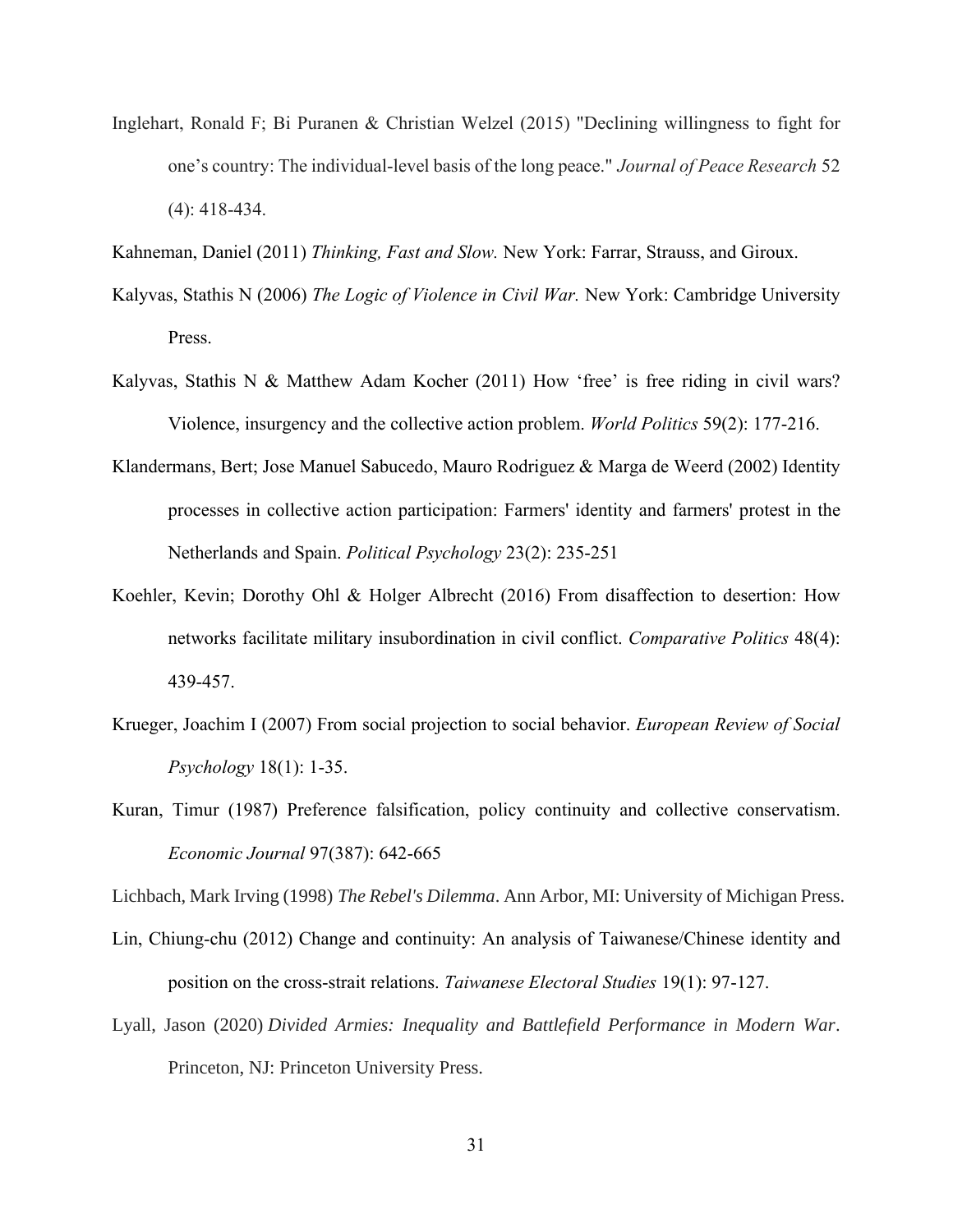- Maher, Thomas V (2010) Threat, resistance, and collective action: The cases of Sobibór, Treblinka, and Auschwitz. *American Sociological Review* 75(2): 252–272.
- Masters, Daniel (2004) Support and nonsupport for nationalist rebellion: A prospect theory approach. *Political Psychology* 25(5): 703-726
- McLauchlin, Theodore (2015) Desertion and collective action. *International Studies Quarterly*  59(4): 669-679
- Mendelsohn, Matthew (2003) Rational choice and socio-psychological explanation for opinion on Quebec sovereignty. *Canadian Journal of Political Science/Revue canadienne de science politique* 36 (3): 511-537.
- Niou, Emerson (2016) Taiwan National Security Survey 2016. Program in Asian Security Studies, Duke University [\(https://sites.duke.edu/pass/taiwan-national-security-survey/\)](https://sites.duke.edu/pass/taiwan-national-security-survey/)
- Olson, Mancur (1965) *The Logic of Collective Action: Public Goods and the Theory of Groups.*  Cambridge, MA: Harvard University Press.
- Parkinson, Sarah Elizabeth (2013) Organizing rebellion: Rethinking high-risk mobilization and social networks in war. *American Political Science Review* 107(3): 418-432.
- Pierskalla, Jan H & Florian M Hollenbach (2013) Technology and collective action: The effect of cell phone coverage on political violence in Africa. *American Political Science Review* 107(2): 207–24. DOI:10.1017/S0003055413000075.
- Serrano, Ivan (2013) Just a matter of identity? Support for independence in Catalonia. *Regional and Federal Studies* 23(5): 523-545
- Siegel, David A (2009) Social networks and collective action. *American journal of political science*, 53(1), 122-138.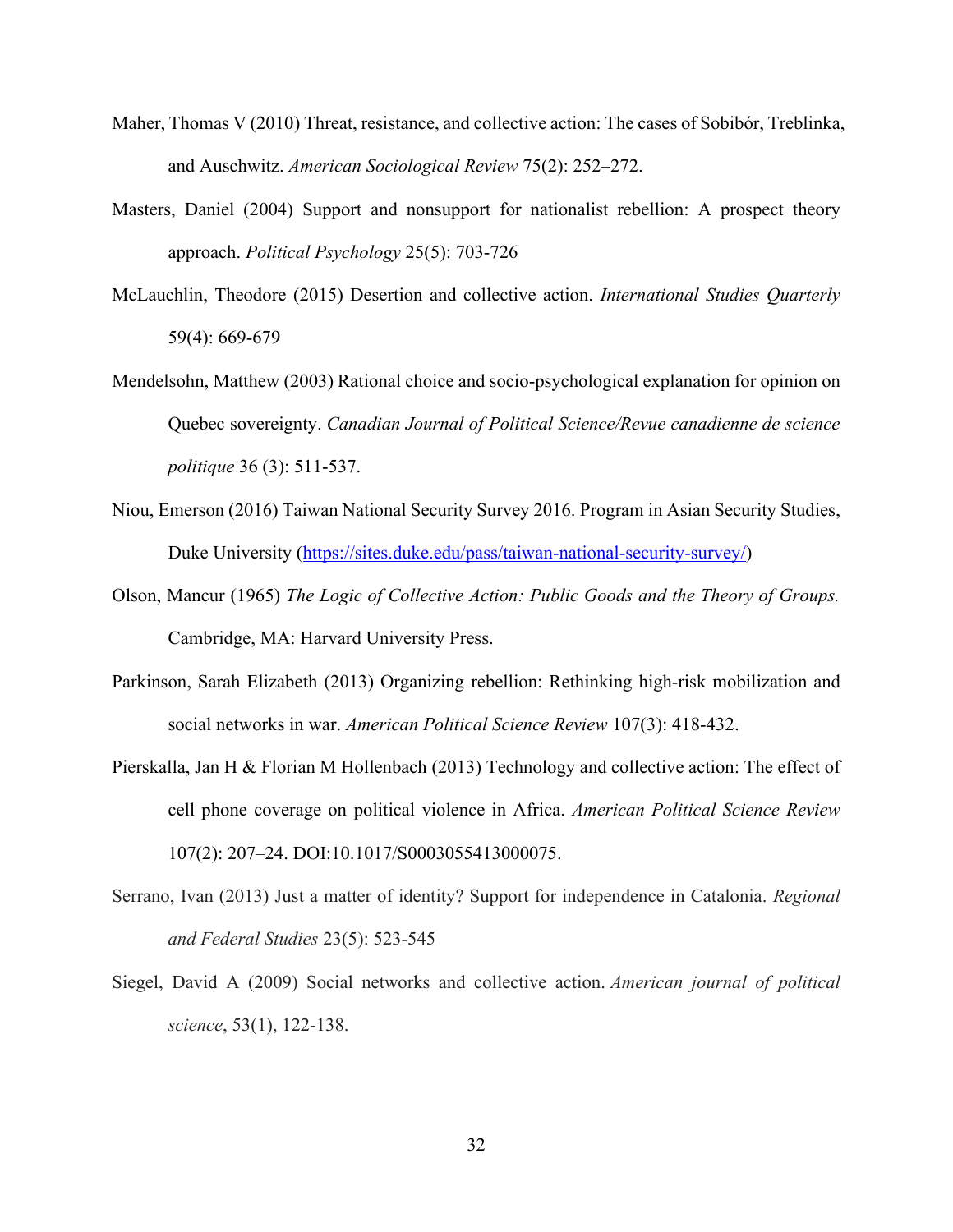- Shesterinina, Anastasia (2016) Collective threat framing and mobilization in civil war. *American Political Science Review* 110(3): 411-427
- Steinert-Threlkeld, Zachary (2017) Spontaneous collective action: Peripheral mobilization during the Arab Spring. *American Political Science Review* 111(2): 379–403.
- Stern, Paul C (1995) Why do people sacrifice for their nations? *Political Psychology* 16(2): 217- 235.
- Tajfel, Henri & John Turner (2001) An integrative theory of intergroup conflict. In: Michael A Hogg & Dominic Abrams (eds) *Intergroup Relations.* New York, NY: Psychology Press, 94-109.
- Text of China's Anti-Secession Law (2005) *BBC News* 14 March. [\(http://news.bbc.co.uk/2/hi/asia](http://news.bbc.co.uk/2/hi/asia-pacific/4347555.stm)[pacific/4347555.stm\)](http://news.bbc.co.uk/2/hi/asia-pacific/4347555.stm).
- Tezcür, Güneş Murat (2016) Ordinary people, extraordinary risks: Participation in an ethnic rebellion. *American Political Science Review* 110(2): 247–64. DOI: 10.1017/S0003055416000150.
- Van Boven, Leaf; Charles M Judd & David K Sherman (2012) Political polarization projection: Social projection of partisan attitude extremity and attitudinal processes. *Journal of Personality and Social Psychology* 103(1): 84-100.
- Wang, Austin; Wei-Ting Yen, Jung-Feng Tsai, Greg Sheen, Fang-Yu Chen & Jaw-Nian Huang (2015) Taiwan and mainland China in talks? Here are the five things you need to know about what Taiwanese people are thinking. *Washington Post* 6 November. [\(https://www.washingtonpost.com/news/monkey-cage/wp/2015/11/06/taiwan-and](https://www.washingtonpost.com/news/monkey-cage/wp/2015/11/06/taiwan-and-mainland-china-in-talks-here-are-the-5-things-you-need-to-know-about-what-taiwanese-people-are-thinking/?noredirect=on&utm_term=.f7e08737bac6)[mainland-china-in-talks-here-are-the-5-things-you-need-to-know-about-what-taiwanese](https://www.washingtonpost.com/news/monkey-cage/wp/2015/11/06/taiwan-and-mainland-china-in-talks-here-are-the-5-things-you-need-to-know-about-what-taiwanese-people-are-thinking/?noredirect=on&utm_term=.f7e08737bac6)[people-are-thinking/?noredirect=on&utm\\_term=.f7e08737bac6\)](https://www.washingtonpost.com/news/monkey-cage/wp/2015/11/06/taiwan-and-mainland-china-in-talks-here-are-the-5-things-you-need-to-know-about-what-taiwanese-people-are-thinking/?noredirect=on&utm_term=.f7e08737bac6)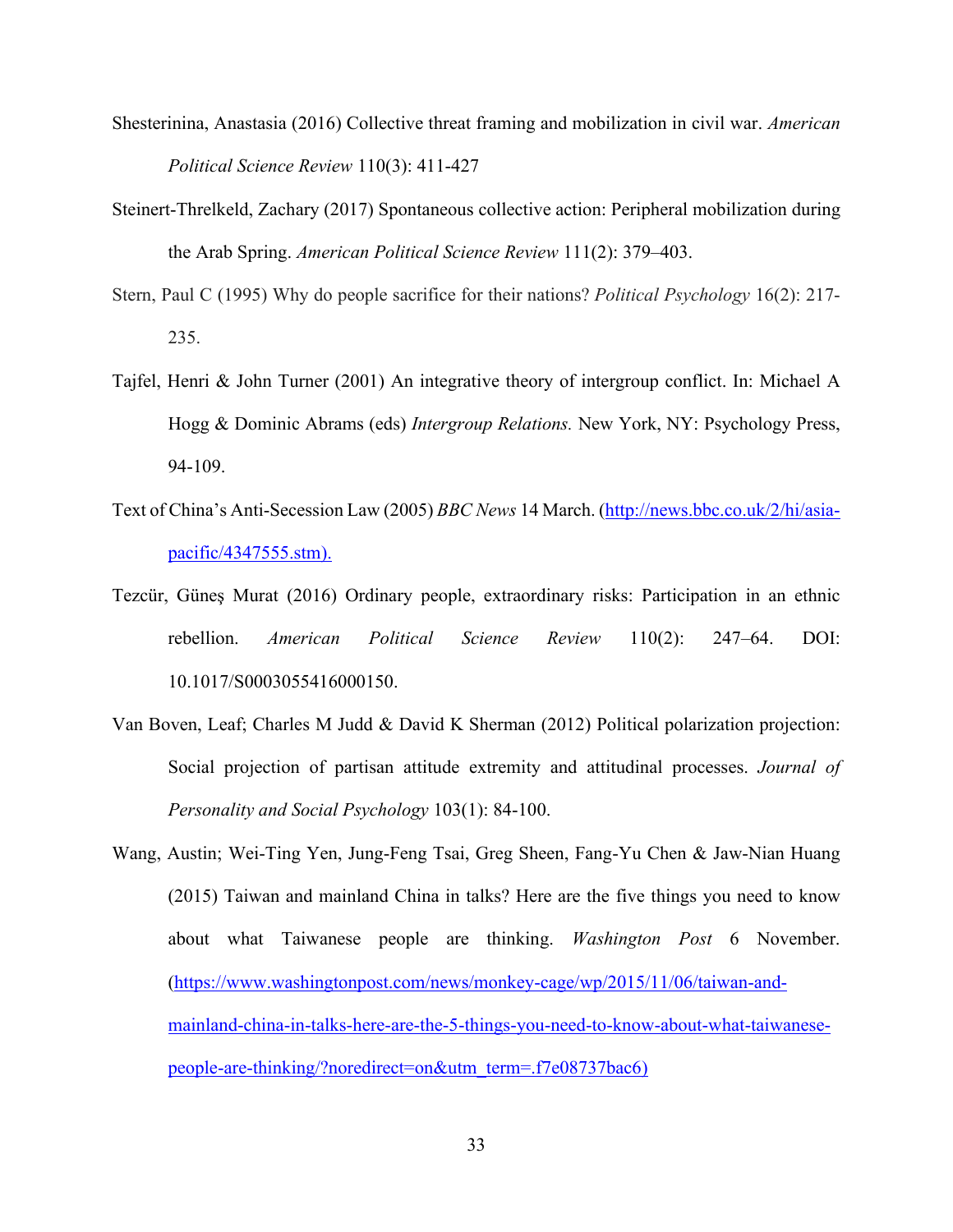- Wang, Austin Horng-En (2017) The waning effect of China's carrot and stick policies on Taiwanese people: Clamping down on growing national identity? *Asian Survey* 57(3): 475- 503.
- Westfall, Jacob; Leaf Van Boven, John R Chambers & Charles M Judd (2015) Perceiving political polarization in the United States: Party identity strength and attitude extremity exacerbate the perceived partisan divide. *Perspectives on Psychological Science* 10(2): 145–158. DOI: <https://doi.org/10.1177/1745691615569849>
- Wu, Charles K S; Yao-Yuan Yeh, Austin Horng-En Wang & Fang-Yu Chen (2020) Why is China threatening to use force against Taiwan? *The National Interest* 27 October. [\(https://nationalinterest.org/blog/buzz/why-china-threatening-use-force-against-taiwan-](https://nationalinterest.org/blog/buzz/why-china-threatening-use-force-against-taiwan-171461)[171461\)](https://nationalinterest.org/blog/buzz/why-china-threatening-use-force-against-taiwan-171461)
- Yeh, Yao-Yuan & Charles K S Wu (2021) When war hits home: Taiwanese public support for war of necessity. *International Relations of the Asia-Pacific* 21(2): 265-293.
- Yeh, Yao-Yuan, Charles K S Wu, Austin Horng-En Wang & Fang-Yu Chen (2019) Meet the new Taiwan: Trained for war and ready to fight. *The National Interest,* 10 April [\(https://nationalinterest.org/feature/meet-new-taiwan-trained-war-and-ready-fight-51797\)](https://nationalinterest.org/feature/meet-new-taiwan-trained-war-and-ready-fight-51797)

Zajonc, Robert B (1965) Social facilitation. *Science* 149: 269-274.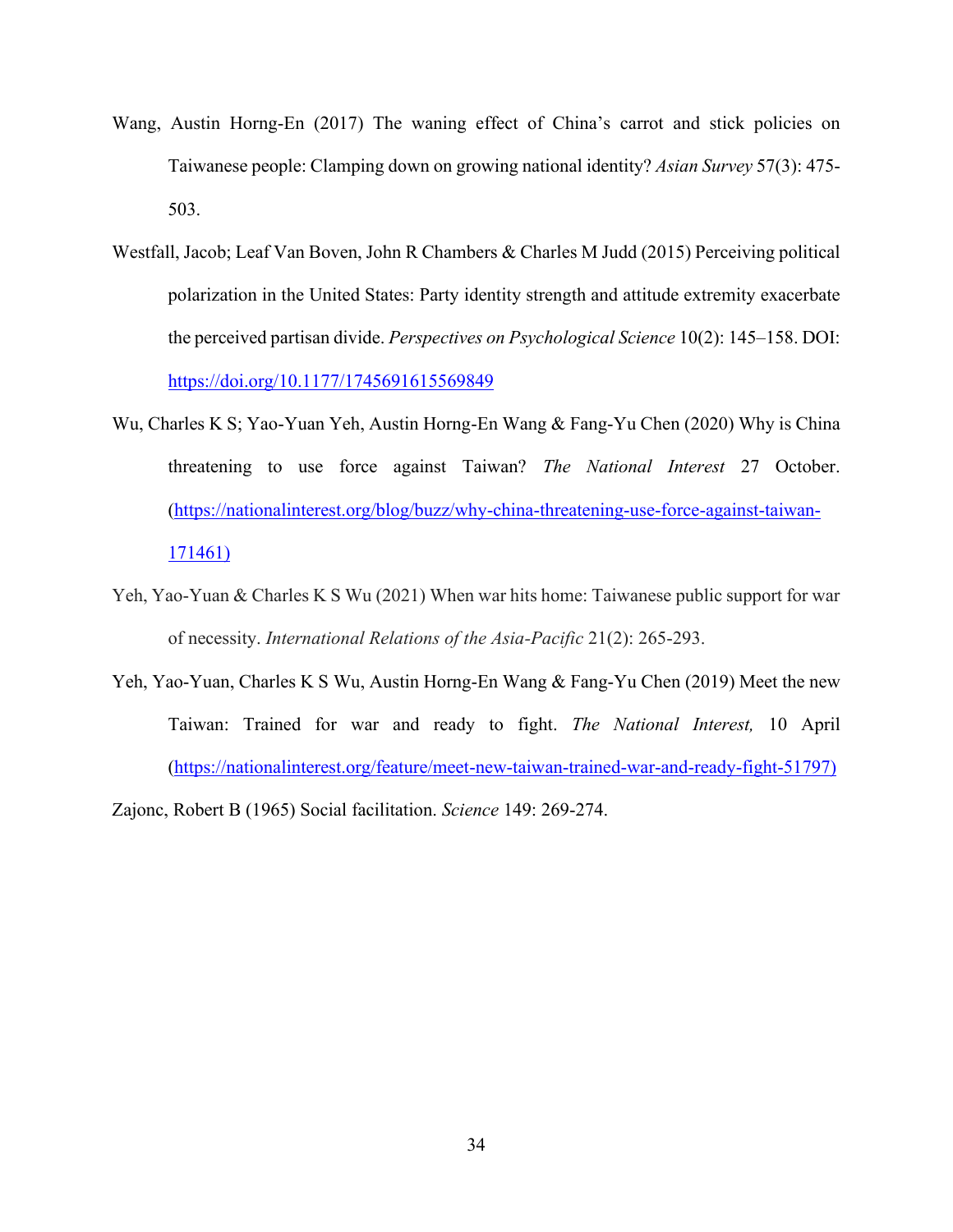## **Acknowledgment**

We appreciate the helpful comments provided by the three anonymous reviewers and thank the editor of JPR for facilitating the review process.

## **Replication data statement**

The dataset, codebook, and do-files for the empirical analyses in this article, along with the Online appendix, are available at https://www.prio.org/jpr/datasets/. All analyses were conducted using R.

## **Funding statement**

We gratefully acknowledge support from the Society for the Study of Peace, Conflict and Violence at the American Psychological Association, the Global Taiwan Institute, and the University of Nevada, Las Vegas.

## **Bibliographical statement**

AUSTIN HORNG-EN WANG, PhD in Political Science (Duke University, 2018); Assistant Professor, Department of Political Science, University of Nevada, Las Vegas (2018—) NADIA ELDEMERDASH, MA in Political Science (University of Toronto, 2014); PhD candidate, Department of Political Science, University of Nevada, Las Vegas (2018—).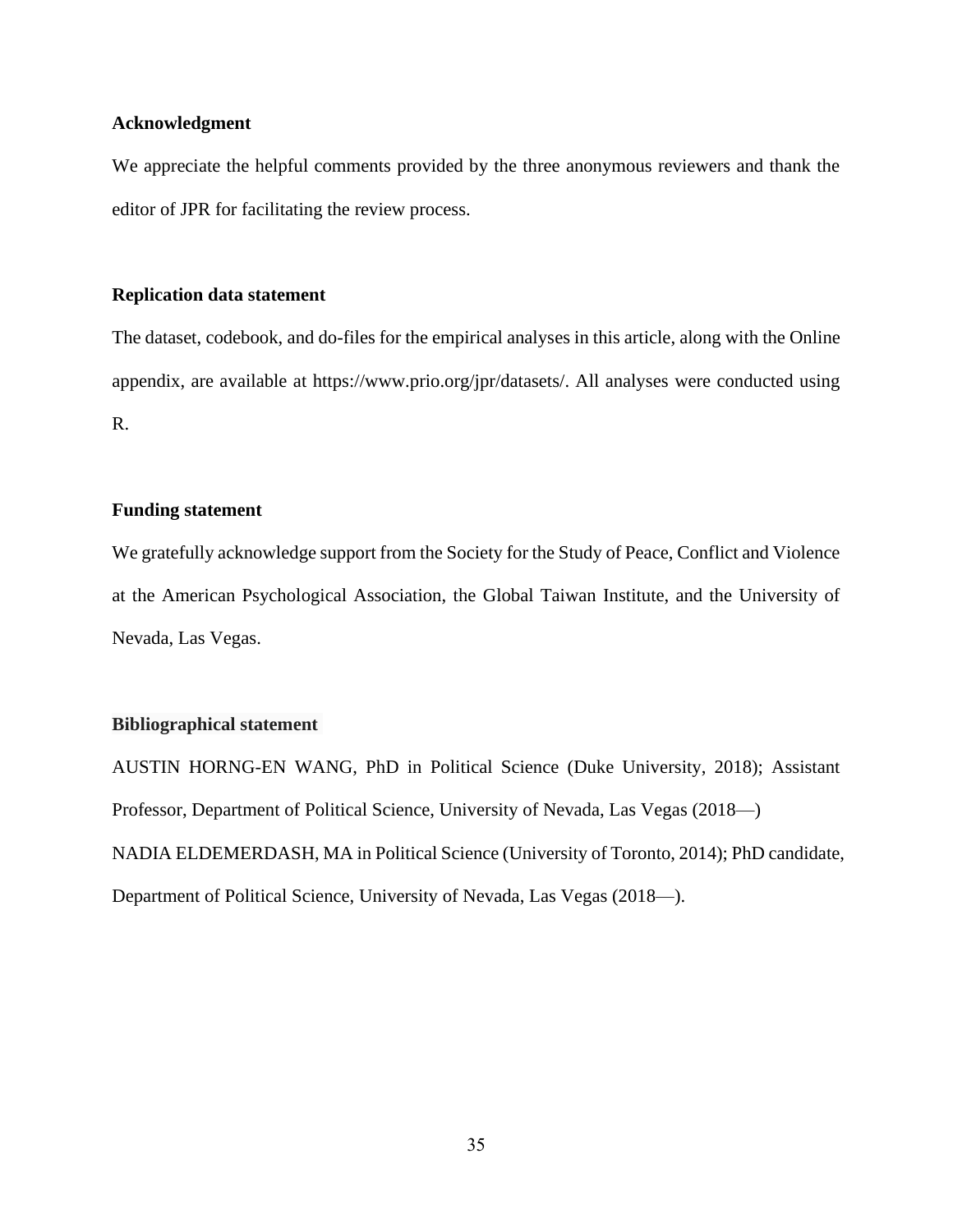Tables

|                          |                 | Successful Collective | Unsuccessful Collective |
|--------------------------|-----------------|-----------------------|-------------------------|
|                          |                 | Action $(q)$          | Action $(1-q)$          |
| People with a            | Participate     | $E + B + S$           | $E-P$                   |
| strong group<br>identity | Not participate |                       |                         |
| People without a         | Participate     | $B + S$               |                         |
| strong group             | Not participate |                       |                         |
| identity                 |                 |                       |                         |

Table I. Utility functions for participation in war for different levels of group identity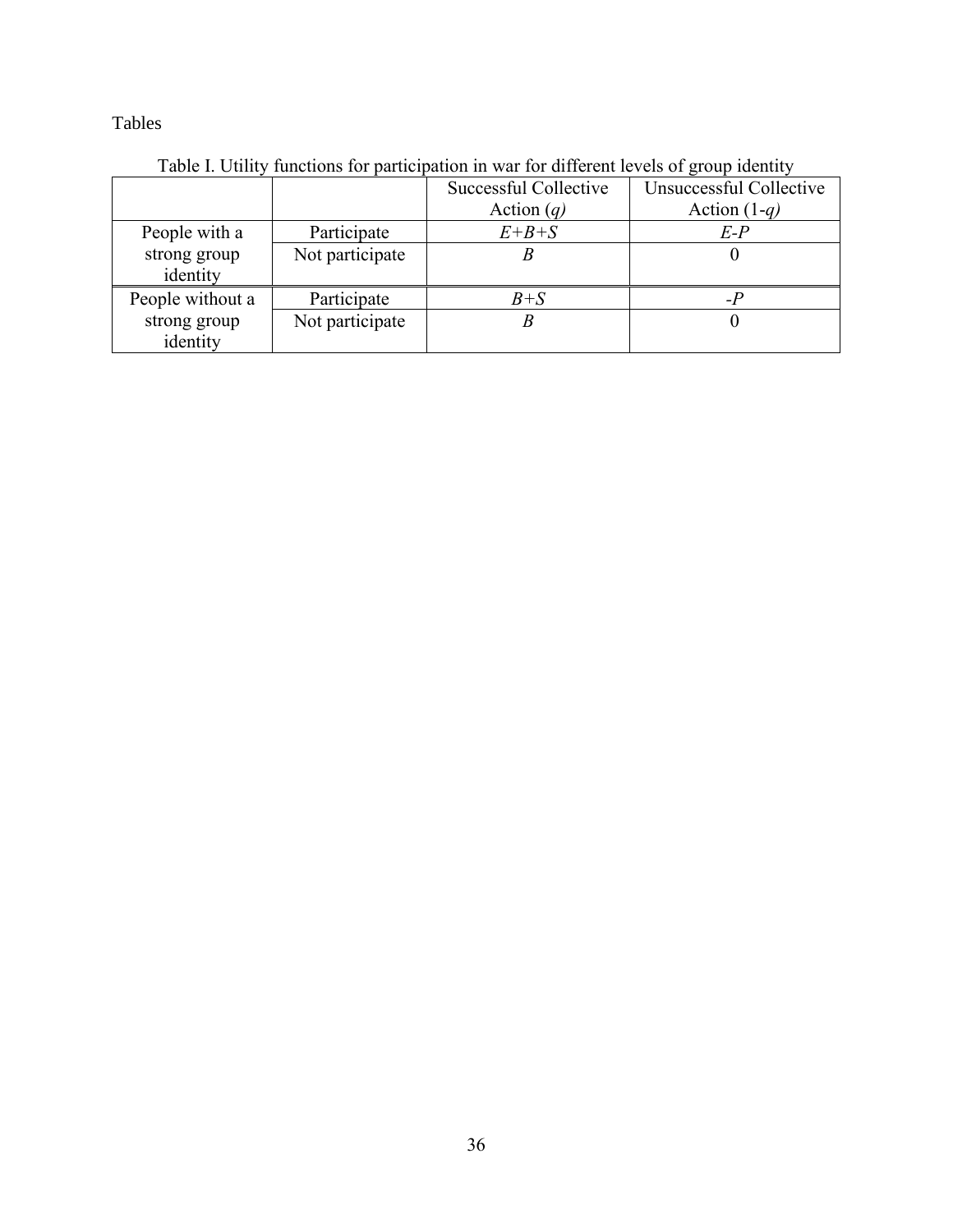|                               | DV: Willingness to fight $= 1$          |                 |
|-------------------------------|-----------------------------------------|-----------------|
|                               | Simple model                            | Full model      |
|                               | Full sample                             | Full sample     |
| Treatment 82%                 | $0.455**$                               | $0.494**$       |
|                               | (0.157)                                 | (0.170)         |
| Treatment 18%                 | $-0.140$                                | $-0.198$        |
|                               | (0.155)                                 | (0.169)         |
| Controls: Sex, Age,           |                                         | <b>YES</b>      |
| Education, Income, PID,       |                                         |                 |
| Ethnicity, Taiwanese identity |                                         |                 |
| Intercept                     | $-0.103$                                | 0.609           |
|                               | (0.110)                                 | (0.600)         |
| n                             | 997                                     | 960             |
| <b>AIC</b>                    | 1372.3                                  | 1230.5          |
|                               | <i>Note:</i> * $p < 0.05$ ** $p < 0.01$ | *** $p < 0.001$ |

Table II. Logit regression model explaining Taiwanese willingness to fight, Pollcracylab 2018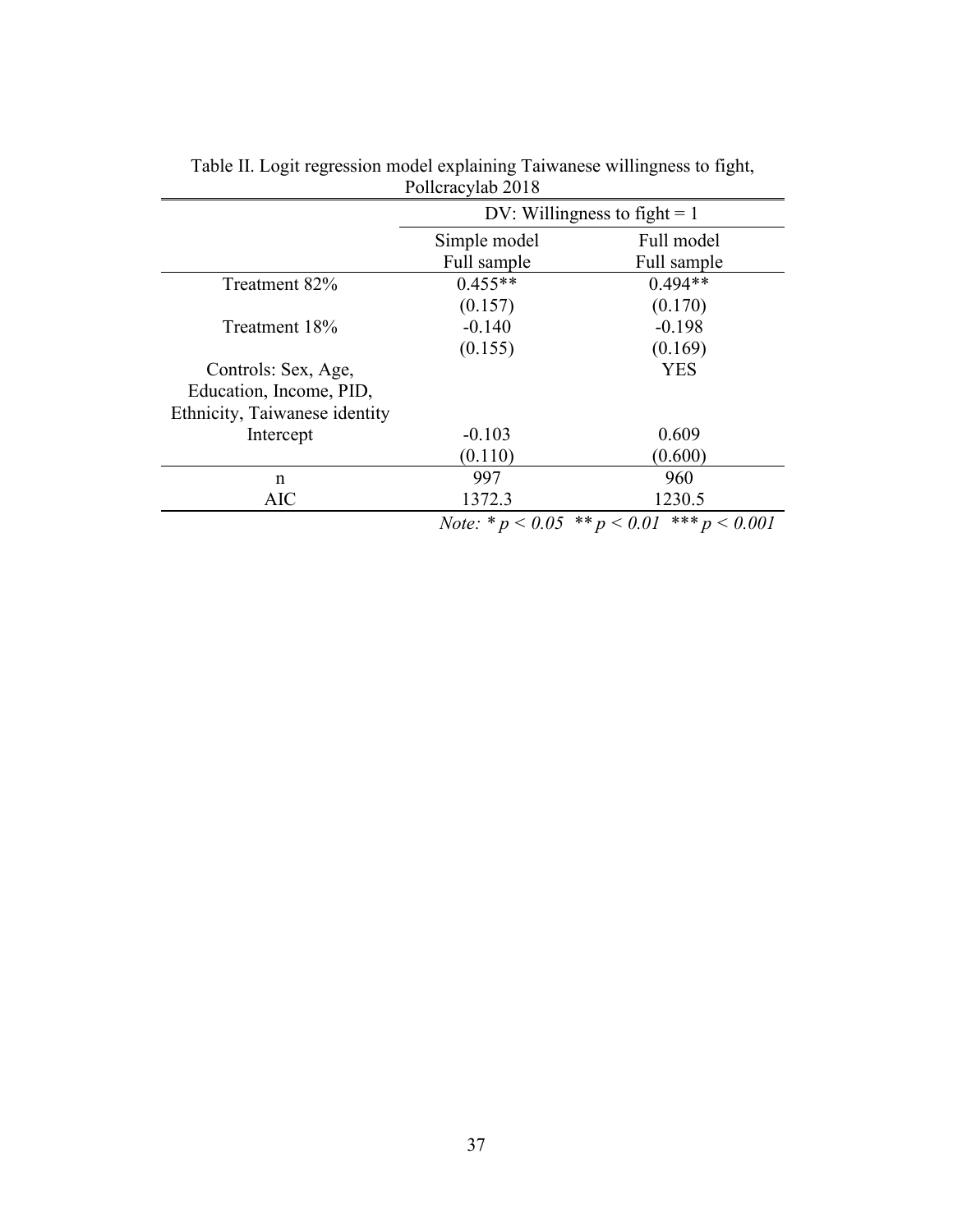|                           | DV: Willingness to fight $= 1$                      |                 |  |
|---------------------------|-----------------------------------------------------|-----------------|--|
|                           | Simple model                                        | Full model      |  |
|                           | Full sample                                         | Full sample     |  |
| Treatment 82%             | $0.839***$                                          | $0.872***$      |  |
|                           | (0.250)                                             | (0.256)         |  |
| Treatment 18%             | 0.090                                               | 0.031           |  |
|                           | (0.250)                                             | (0.256)         |  |
| <b>Exclusive Identity</b> | $1.510***$                                          | $1.378***$      |  |
|                           | (0.241)                                             | (0.248)         |  |
| T82% * EID                | $-0.644$ <sup>+</sup>                               | $-0.689*$       |  |
|                           | (0.336)                                             | (0.345)         |  |
| T18% * EID                | $-0.359$                                            | $-0.408$        |  |
|                           | (0.335)                                             | (0.342)         |  |
| Controls: Sex, Age,       |                                                     | Yes             |  |
| Education, Income, PID,   |                                                     |                 |  |
| Ethnicity                 |                                                     |                 |  |
| Intercept                 | $-0.926***$                                         | 0.476           |  |
|                           | (0.182)                                             | (0.608)         |  |
| $\mathbf n$               | 968                                                 | 960             |  |
| <b>AIC</b>                | 1255.5                                              | 1230.5          |  |
|                           | <i>Note:</i> $^+p < 0.1$ * $p < 0.05$ ** $p < 0.01$ | *** $p < 0.001$ |  |

Table III. Logit interactive regression explaining Taiwanese willingness to fight, Pollcracylab 2018

38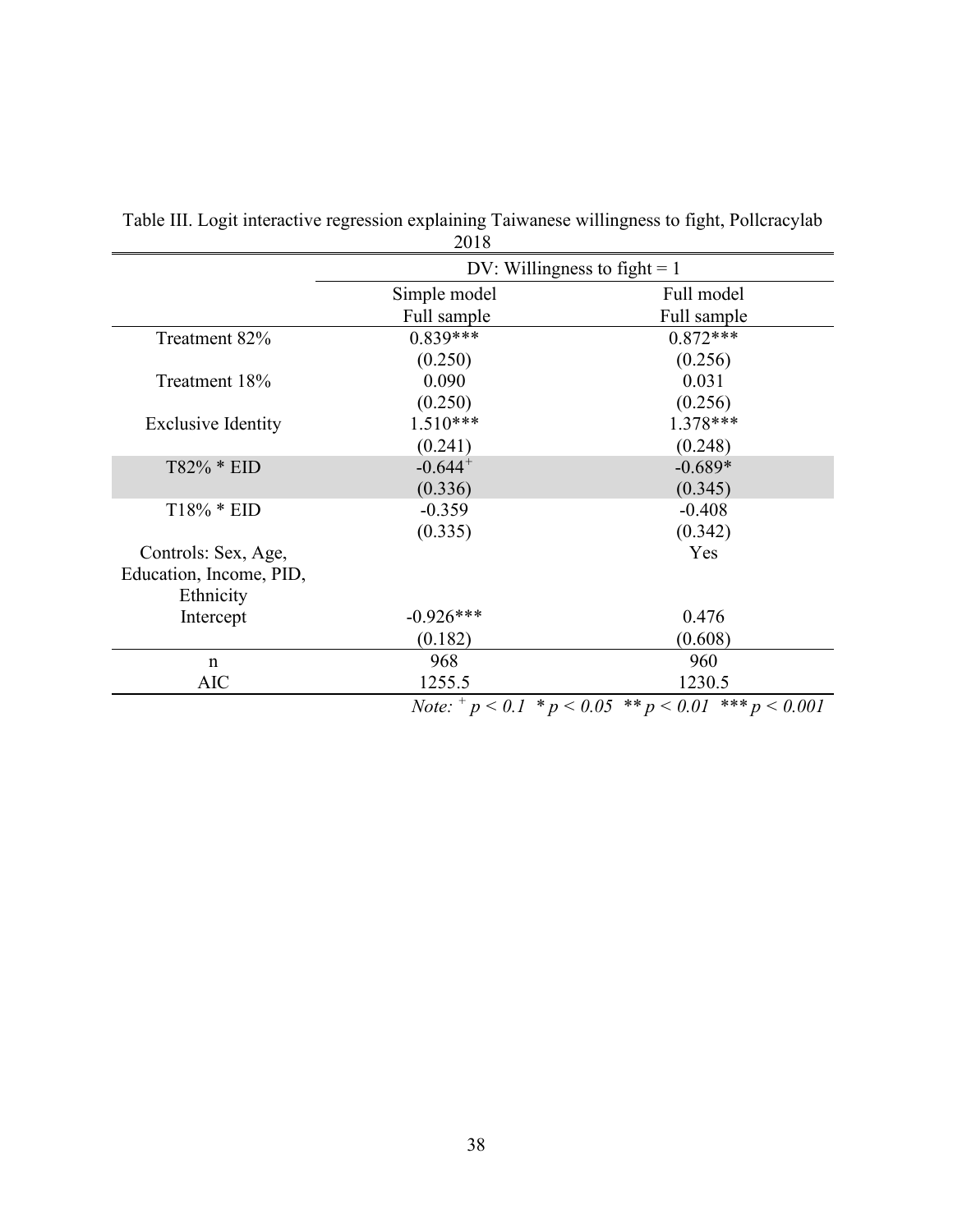|                                                            | DV: Willingness to fight $= 1$                      |                        |  |
|------------------------------------------------------------|-----------------------------------------------------|------------------------|--|
|                                                            | Simple model                                        | Full model             |  |
| <b>Exclusive Taiwan</b><br>identity                        | $0.746***$<br>(0.195)                               | $0.716***$<br>(0.220)  |  |
| Perception of other's<br>behavior in the war               | $0.371***$<br>(0.106)                               | $0.478***$<br>(0.116)  |  |
| $ETID \times Perception of$<br>others                      | $-0.229$ <sup>+</sup><br>(0.130)                    | $-0.313*$<br>(0.140)   |  |
| Control: Sex, Age,<br>Education, Income, PID,<br>Ethnicity |                                                     | Yes                    |  |
| Intercept                                                  | $-1.458***$<br>(0.158)                              | $-2.408***$<br>(0.597) |  |
| N<br><b>AIC</b>                                            | 787<br>936.9                                        | 773<br>861.9           |  |
|                                                            | <i>Note:</i> $^+p < 0.1$ * $p < 0.05$ ** $p < 0.01$ | *** $p < 0.001$        |  |

Table IV. Logit regression model explaining Taiwanese willingness to fight, TNSS2016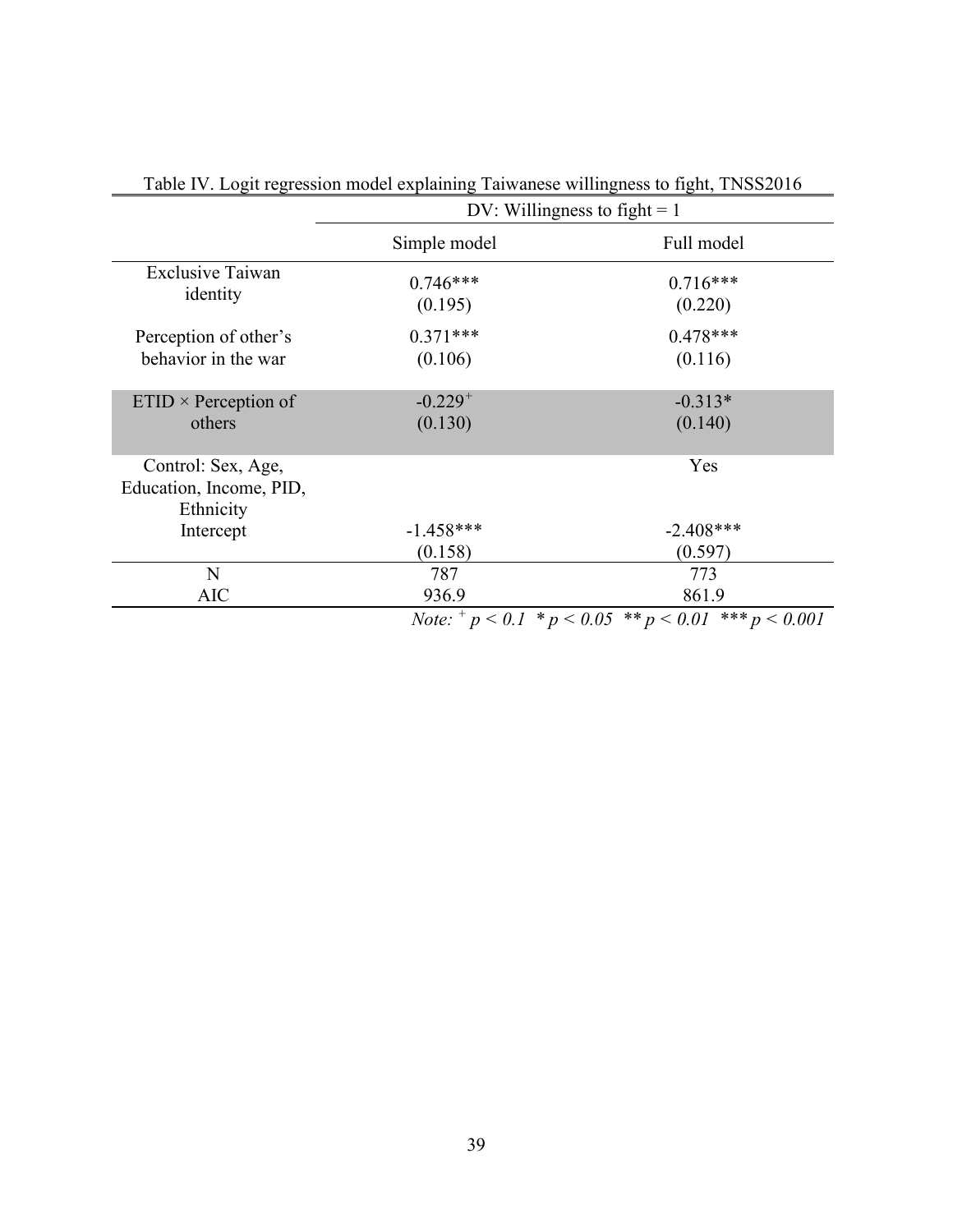# Figures